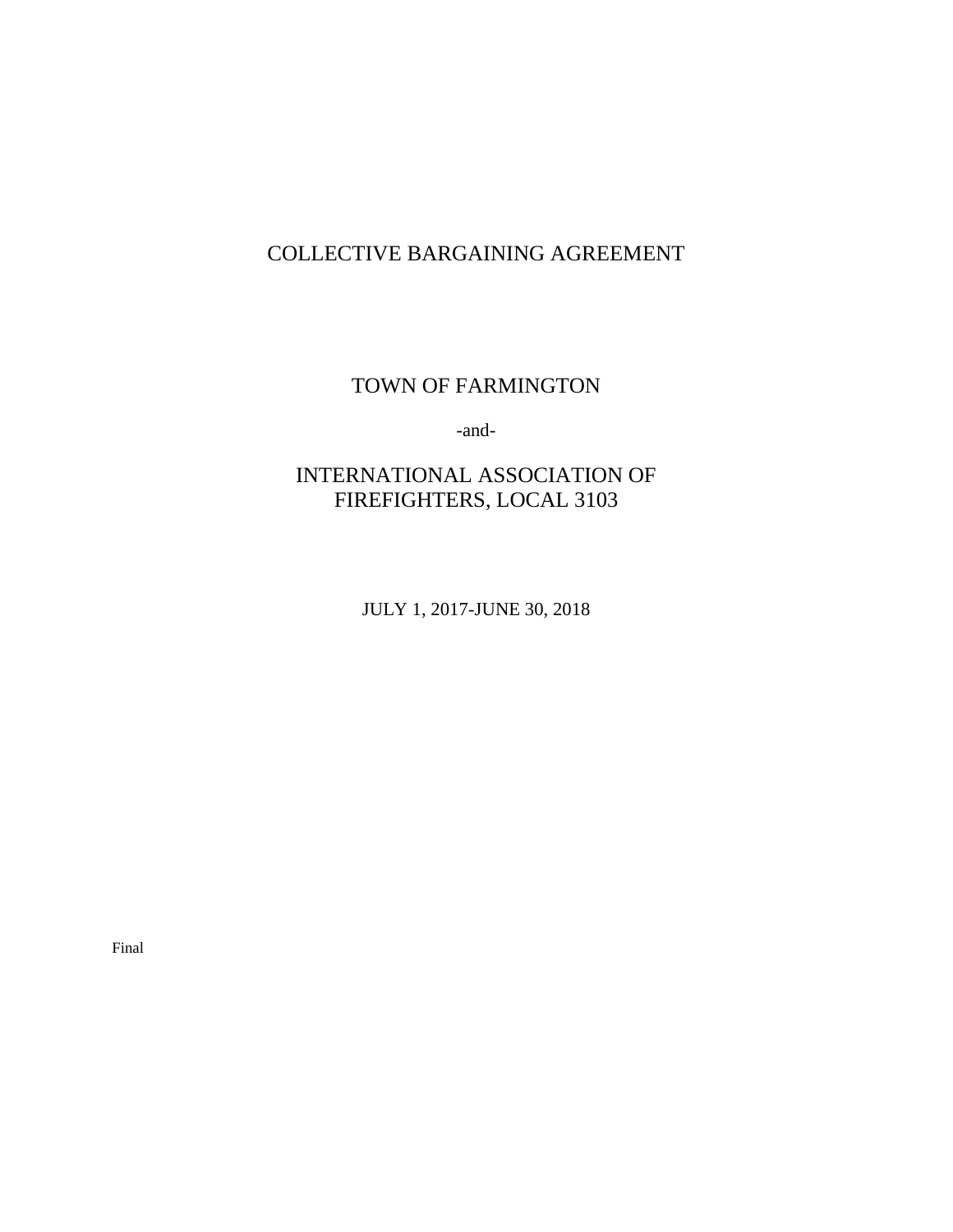| Article      | Title | Page |
|--------------|-------|------|
|              |       |      |
| $\mathbf{1}$ |       |      |
| 2            |       |      |
| 3            |       |      |
| 4            |       |      |
| 5            |       |      |
| 6            |       |      |
| 7            |       |      |
| 8            |       |      |
| 9            |       |      |
| 10           |       |      |
| 11           |       |      |
| 12           |       |      |
| 13           |       |      |
| 14           |       |      |
| 15           |       |      |
| 16           |       |      |
| 17           |       |      |
| 18           |       |      |
| 19           |       |      |
| Appendix A   |       |      |
| Appendix B   |       |      |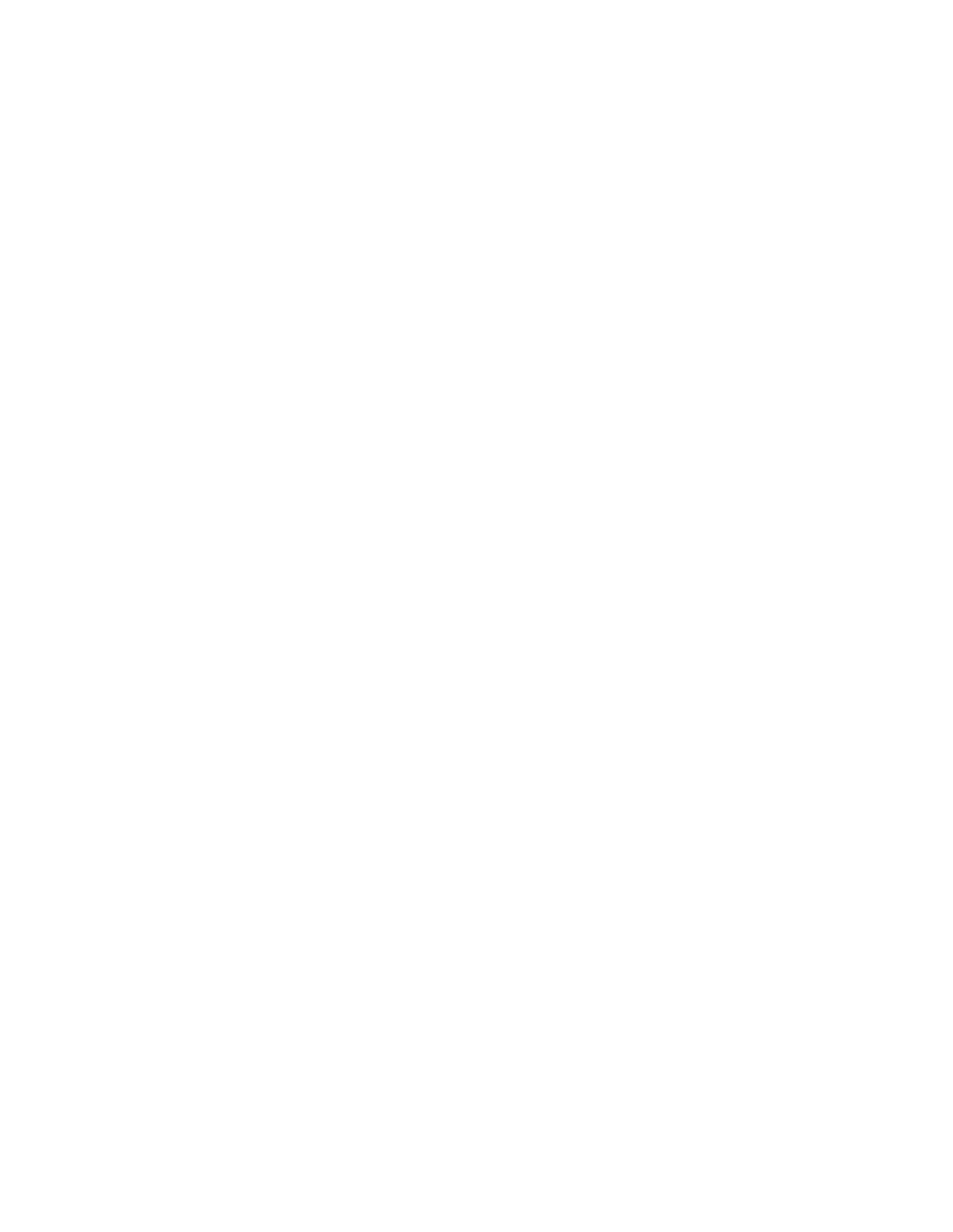#### AGREEMENT

### TOWN OF FARMINGTON -and-INTERNATIONAL ASSOCIATION OF FIREFIGHTERS, LOCAL 3103

This Agreement entered into by and between the Town of Farmington, State of Connecticut, hereinafter referred to as the Town, and the International Association of Firefighters, hereinafter referred to as the Union has as its purpose the promotion of harmonious relations between the Town and Union; the establishment of an equitable and peaceful procedure for the resolution of differences; and establishment of rates of pay, hours of work, working privileges or benefits or any other matters that come within the general meaning of the terms, working conditions or conditions of employment.

### ARTICLE 1 RECOGNITION

SECTION 1.1 The Town hereby recognizes the Union as the exclusive collective bargaining agent, for the purpose of collective bargaining in respect to rates of pay, wages, hours of employment and their conditions of employment for all of the full time firefighters of the Town of Farmington, Connecticut.

#### ARTICLE 2 UNION SECURITY-DUES DEDUCTION

SECTION 2.1 As a condition of employment (i) all present employees who are members of the Union upon the effective date of this Agreement shall either remain members for the duration of this Agreement or pay an agency fee to the Union; and (ii) all employees who are not members shall within (31) thirty-one days after the effective date of this Agreement either become members of the Union and remain members for the duration of this Agreement, or pay an agency fee to the Union.

SECTION 2.2 All employees hired hereafter, as a condition of employment shall become members of the Union on or before their thirty-first (31st) day of employment, and remain members for the duration of this Agreement, or pay an agency fee to the Union.

SECTION 2.3 The Town agrees to deduct from the salary of all employees covered herein, who authorize in writing such deductions from their salary, such dues and initiation fees or agency fees as may be fixed and certified to the Town by the Union and allowed by law. The Town will remit to the Union on or before the last day of the month in which such deductions are, made, the aggregate of amounts collected, together with a list of employees from whose salary such sums have been deducted. Such dues deductions shall continue for the duration of this Agreement and any extension thereof. The Union agrees that it will save the Town harmless from any claim for damages by reason of carrying out the provisions of this Agreement concerning the deduction from salary of such dues and fees, as hereinbefore mentioned.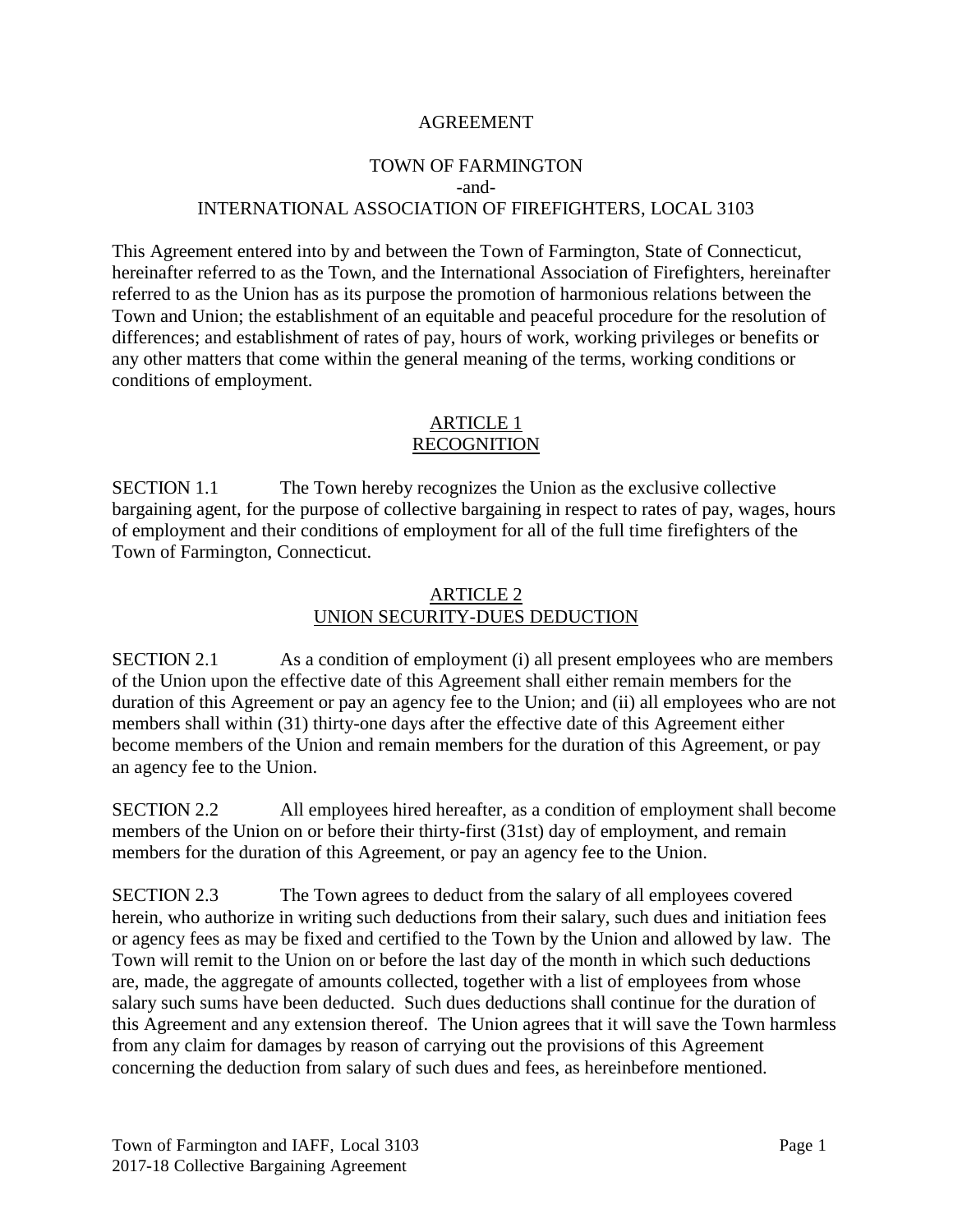SECTION 2.4 These deductions will be made on the payday of each month as specified by the Town and agreed to by the Union.

SECTION 2.5 In the event an employee receives no pay on the payday on which Union dues are deducted, no deduction shall be made for that month.

### ARTICLE 3 EMPLOYEE RIGHTS

SECTION 3.1 Employees have and shall be protected in the exercise of the right, without fear of penalty or reprisal, to join and assist the Union. The freedom of employees to assist the Union shall be recognized as extending to participation in the management of the Union and acting for the Union in the capacity of a Union Officer or Representative or otherwise. The Union shall provide the Town Manager with a list of its officers and representatives and shall update the list as changes are made.

SECTION 3.2 Each employee shall have the right to review his/her personnel file upon request to the Town Manager. An employee shall be notified of any disciplinary notice that is placed in the employee's personnel file and if the employee requests a copy of the document from the personnel file, a copy shall be promptly furnished to the employee.

### ARTICLE 4 MANAGEMENT RIGHTS

SECTION 4.1 The Town has and will continue to retain, whether exercised or not, all of the rights, powers and authority heretofore had by it and, except where such rights, powers and authority are specifically relinquished, abridged or limited by the provisions of this Agreement, it shall have the sole and unquestioned right, responsibility and prerogative of management of the affairs of the Town and direction of the working forces, including, but not limited to the following:

SECTION 4.1.1 To determine the care, maintenance and operation of equipment used for and on behalf of the purposes of the Town.

SECTION 4.1.2 To establish or continue policies, practices and procedures for the conduct of Town business and, from time to time, to change or abolish such policies, practices, or procedures.

SECTION 4.1.3 To discontinue processes or operations or to discontinue their performance by employees.

SECTION 4.1.4 To select and to determine the number and types of employees required to perform the Town's operations.

SECTION 4.1.5 To employ, transfer, promote or demote employees, or to lay off, terminate or otherwise relieve employees from duty for lack of work or other legitimate reasons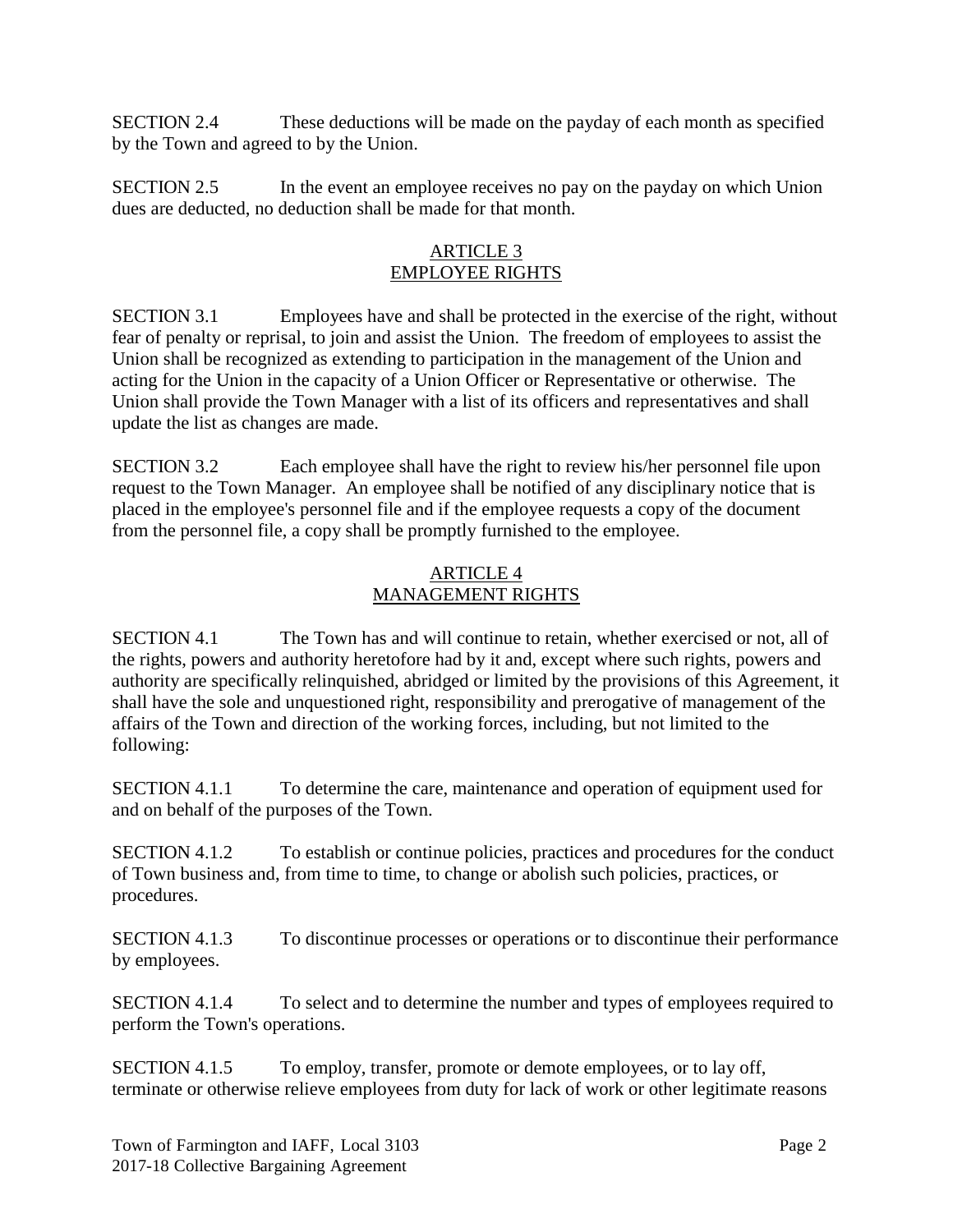when it shall be in the best interests of the Town or the department. In the event that the Town determines that there is a need to lay off an employee(s), the Town shall identify the position to be eliminated, by classification. The least senior employee in such classification shall be laid off, but such employee shall have the opportunity to bump the least senior employee in any lower classification.

SECTION 4.1.6 To prescribe and enforce reasonable rules and regulations for the maintenance of discipline and for the performance of work in accordance with the requirements of the Town, provided such rules and regulations are made known in a reasonable manner to the employees affected by them. Supervision of the career Firefighters shall be in accordance with Chapter 29 of the Town Code, as amended (3-5-03). In the event that the Town Code is amended, the Town shall notify the Union and the membership in writing, in advance of the effective date of the change.

SECTION 4.1.7 To insure that incidental duties connected with departmental operations, whether enumerated in job descriptions or not, shall be performed by employees.

SECTION 4.1.8 To establish contracts or sub-contracts for municipal operations, provided that this right shall not be used for the purposes or intention of undermining the Union or of discriminating against its members. All work customarily performed by the employees of the bargaining unit shall be continued to be so performed unless in the sole judgment of the Town it can be done more economically or expeditiously otherwise.

SECTION 4.2 The above rights, responsibilities and prerogatives are inherent in the Town Council and the Town Manager by virtue of statutory and charter provisions and are not subject to delegation in whole or any part. Such rights may not be subject to review or determination in any grievance or arbitration proceeding, but the manner of exercise of such rights may be subject to the grievance procedure in this Agreement.

### ARTICLE 5 SENIORITY

SECTION 5.1 Seniority shall commence on the day that the employee begins work as a paid full-time Firefighter except as provided in Section 5.3 below.

SECTION 5.2 An employee's seniority shall be broken and he/she shall forfeit all rights and benefits under this Agreement if the employee (1) voluntarily resigns and quits, (2) is discharged, (3) takes a leave of absence for the purposes of working at another occupation, or (4) takes a leave of absence for more than ninety (90) days, unless the leave is for military service or educational programs approved by the Town or for approved leave under the federal Family and Medical Leave Act.

SECTION 5.3 No employee shall attain seniority rights under this Agreement until he/she has continuously been employed by the Town as a full time member of the department for a period of one (1) year. During such period, the employee shall be on probation and may be discharged by the Town at will. In such event, neither the Union nor the employee shall have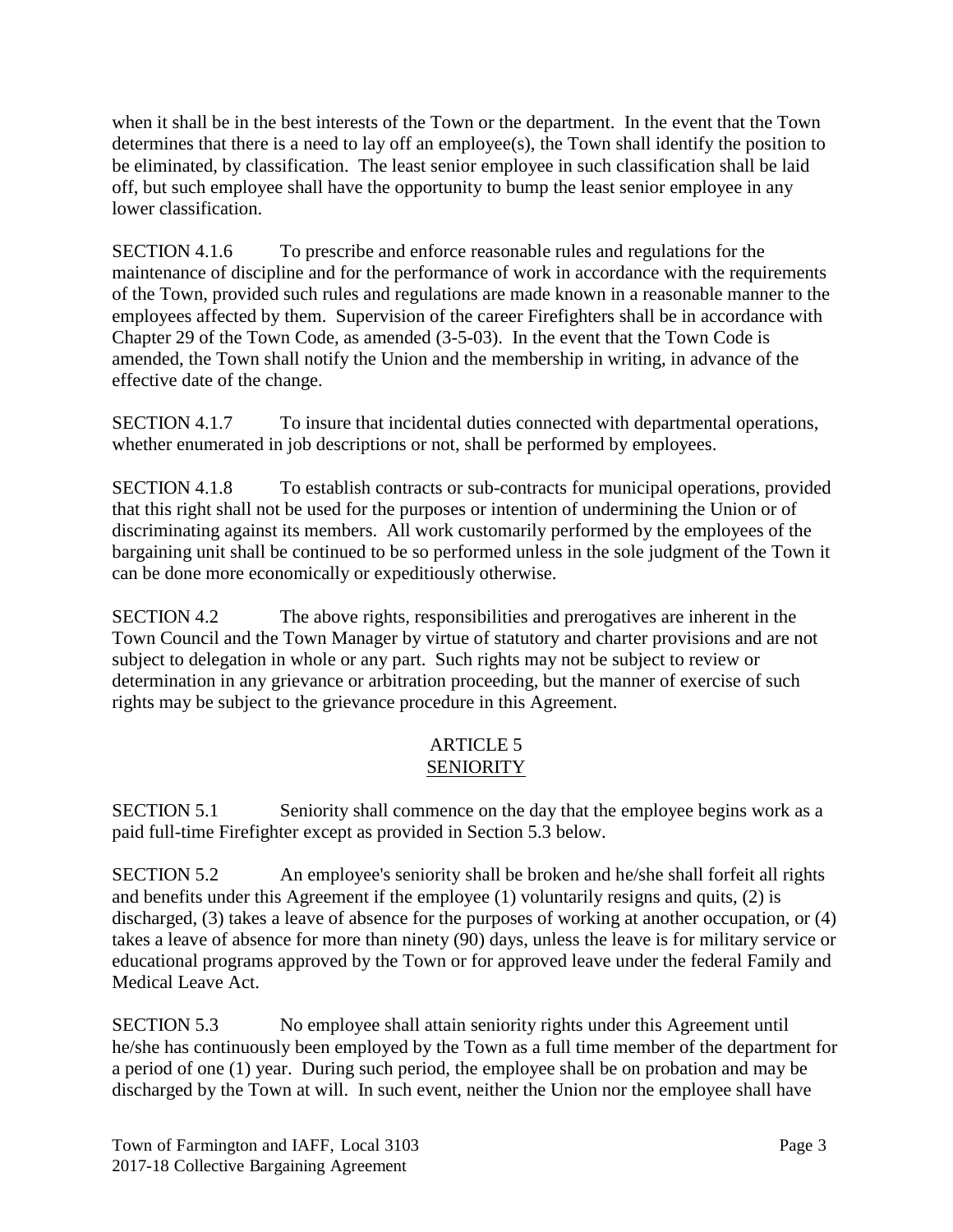recourse to the grievance and arbitration provisions of this Agreement. Upon completion of an employee's probation period, his/her seniority shall date back to the date of his/her original employment with the Town.

SECTION 5.4 Employees who are specially employed by virtue of federal or state funding or emergency programs shall not obtain any seniority rights under this Agreement unless such employee shall become a permanent employee by specific action of the Town, in which event, the seniority of said employees shall date back to the time of the employee's original employment with the Town.

SECTION 5.5 An employee's seniority shall not be lost because of absence due to illness, authorized leave, workmen's compensation, vacation, personal leave, military leave, layoff, suspension or discharge (except for cause).

SECTION 5.6.1 An employee may take leave without pay in connection with the birth or adoption of a child, as provided by the federal Family and Medical Leave Act.

SECTION 5.6.2 Upon completing a pregnancy-related leave of absence and signifying in writing her intent to return to work, an employee shall be reinstated to her original job or to an equivalent position with equivalent pay and accumulated seniority, retirement, fringe benefits and other service credits.

SECTION 5.6.3 The Town shall make a reasonable effort to transfer a pregnant employee to any suitable temporary position which may be available in any case in which any employee gives written notice of her pregnancy to the Town and the Town and pregnant employee reasonably believe that continued employment in the position held by the pregnant employee may cause injury to the employee or her fetus. An employee must give written notice of her pregnancy in order to be eligible for such a transfer to a temporary position.

SECTION 5.6.4 Any transfer of a pregnant employee pursuant to this section may be appealed under the provisions of Sections 46a-51 et seq. of the Connecticut General Statutes.

### ARTICLE 6 HOURS OF WORK

SECTION 6.1 All Firefighters shall work a forty (40) hour week. They will be allowed thirty (30) minutes for lunch. The Firefighters will remain on duty during this time and will always be subject to fire calls and emergencies.

SECTION 6.2 All hours worked in excess of forty (40) per week or-eight (8) hours per day shall be compensated at one and one-half times the employee's regular computed rate of pay per hour. "Overtime that occurs as an extension of the duty day shall be calculated in fifteen (15) minute intervals. If the employee is willing to stay for the balance of the hour to perform work assigned, the employee will be paid for one (1) hour. Overtime that occurs prior to the start of the duty day shall be calculated in fifteen (15) minute intervals from the time of the initial call to the normal start of the duty day."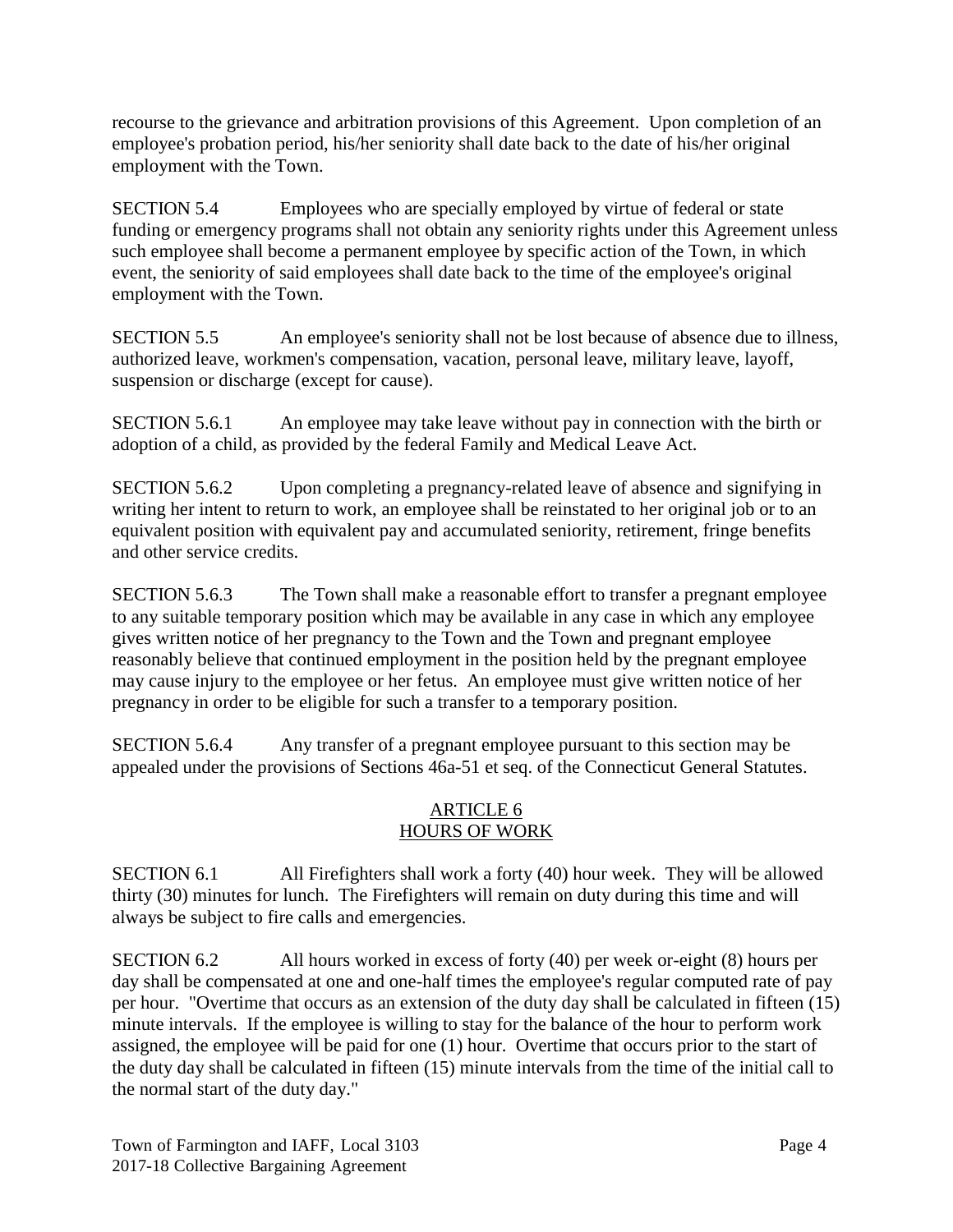SECTION 6.3 All Firefighters called back to work shall be compensated for a minimum of two (2) hours. The Town shall require the Firefighters to work during this two (2) hour period. If another call occurs during the initial two (2) hour call back period, firefighters shall not receive another call back minimum.

SECTION 6.4 All Firefighters shall work eight (8) consecutive hours per day, Monday through Friday, between the hours of 6:00 a.m. and 5:00 p.m. Each Firefighter shall have a normal work schedule that begins and ends within these starting and ending times. A Firefighter's schedule may be changed for the purpose of relieving a Firefighter who is absent for thirty (30) calendar days or more, upon advance notice to the Firefighter. The Town shall give as much notice to the affective employee (s) as possible given the amount of notice received by the Town.

The following work schedules shall apply, unless changed in accordance with this section:

House in which two Firefighters work:

Firefighter A - 7:00 a.m. to 3:00 p.m. or 6:00 a.m. to 2:00 p.m. Firefighter B - 9:00 a.m. to 5:00 p.m.

House in which three Firefighters work:

Firefighter A - 7:00 a.m. to 3:00 p.m. or 6:00 a.m. to 2:00 p.m. Firefighter B - 7:00 a.m. to 3:00 p.m. Firefighter C - 9:00 a.m. to  $5:00$  p.m.

SECTION 6.5 Selection of the work schedule shall be by seniority basis for those Fire Houses in which two or more Firefighters work.

SECTION 6.6 Any fire investigation, hazardous material inspection or life safety codes inspection shall be equitably distributed among those Firefighters who have the appropriate certification. The new language shall not be deemed to preclude the Town's continuing to use the Deputy Fire Marshal for these purposes.

SECTION 6.7 The Town shall have the right to require firefighters to work overtime.

SECTION 6.8 All station transfer requests should be submitted in writing no later than May 1 of each year. Requests will be responded to by June 1, with any changes going into effect on July 1.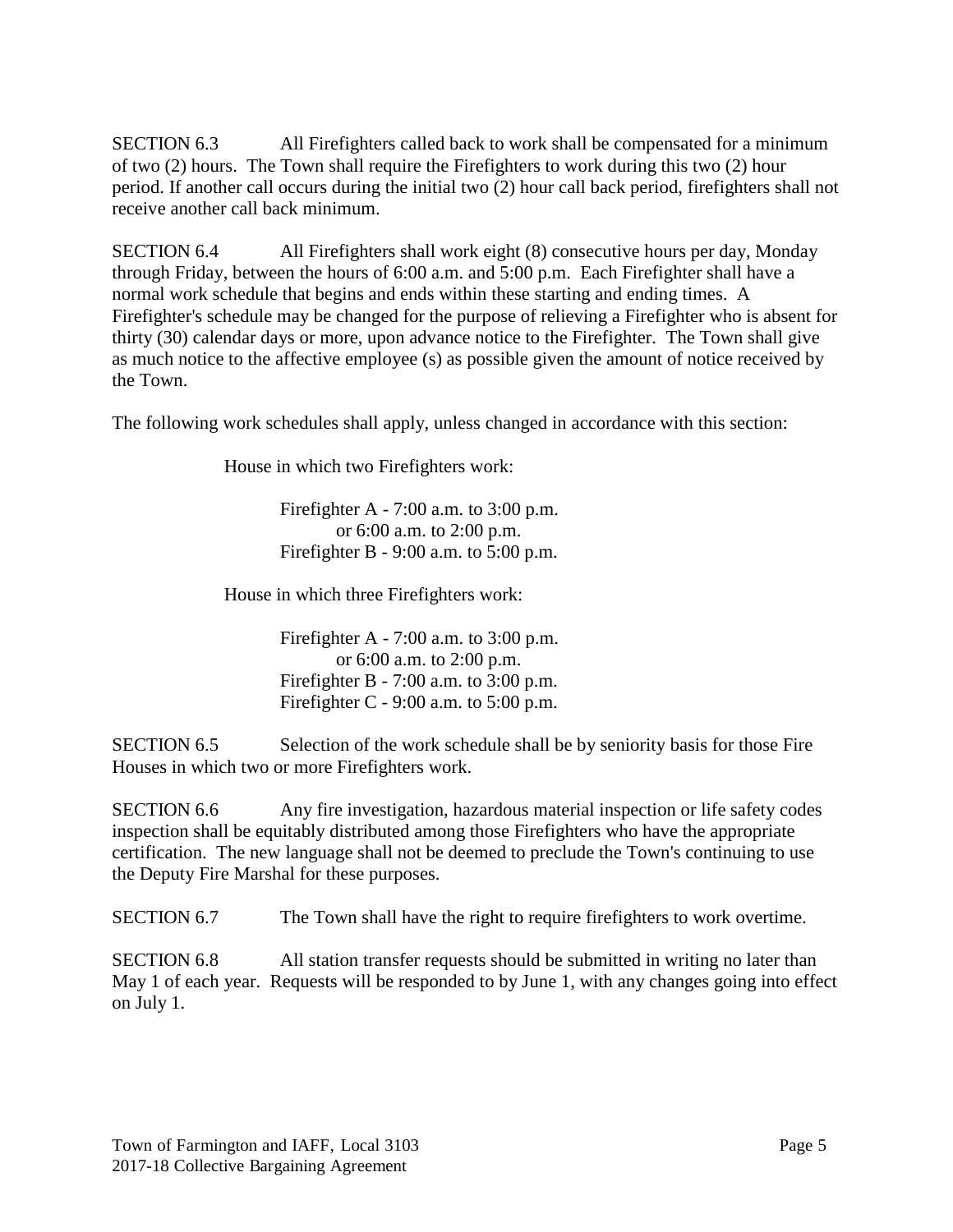### ARTICLE 7 HOLIDAYS, VACATION, GOOD ATTENDANCE

SECTION 7.1.1 The following holidays shall be observed:

| * New Year's Day       | Veteran's Day                     |
|------------------------|-----------------------------------|
| President's Day        | * Thanksgiving Day                |
| Good Friday            | Friday following Thanksgiving Day |
| * Memorial Day         | * Christmas Day                   |
| * Independence Day     | Floating Day (Not Cumulative)     |
| * Labor Day            | Columbus Day                      |
| Martin Luther King Day |                                   |

SECTION 7.1.2 Employees scheduled to work on any of the above holidays shall be paid one and one-half times the regular rate of pay, except on those holidays designated \* for which they shall be paid two times the regular rate of pay.

SECTION 7.1.3 Employees who are not scheduled to work on any of the holidays indicated in section 7.1.1, but who wish to work on said holidays, may make arrangements with their supervisor to do so. Employees who choose to work on a holiday shall not be compensated at holiday rates. Employees who are scheduled by their supervisor to work on holidays are provided for in section 7.1.2. In order for an employee to work on a holiday, both the employee and the supervisor must agree in advance that the employee will work that day. Employees who have permission from their supervisor and choose to work on a holiday will be compensated with one eight (8) hour day off to be taken on a date that is mutually agreeable between the employee and the supervisor. Any over time occurring on such a holiday shall be compensated as provided for in section 6.2. Time cards will be filled out to reflect that the employee worked on a holiday at straight time and earned eight (8) hours of Personal Time.

SECTION 7.2 Holidays falling on Saturday will be observed on Friday. Holidays falling on Sunday will be observed on Monday.

SECTION 7.3 If any employee is on vacation or sick leave or duty connected injury when a holiday occurs, the day will be considered a holiday, not a vacation or sick leave day.

SECTION 7.4 Vacation periods not exceeding two weeks in duration may be selected by employees according to seniority consistent with the needs of the Town.

SECTION 7.5 Employees shall receive the following annual vacation periods based on completed years of service on the anniversary date of hire:

| LENGTH OF SERVICE COMPLETED | NUMBER OF VACATION DAYS |
|-----------------------------|-------------------------|
| 6 months through 1 year     |                         |
| 1 year through 4 years      | 10                      |
| 5 years through 9 years     | 15                      |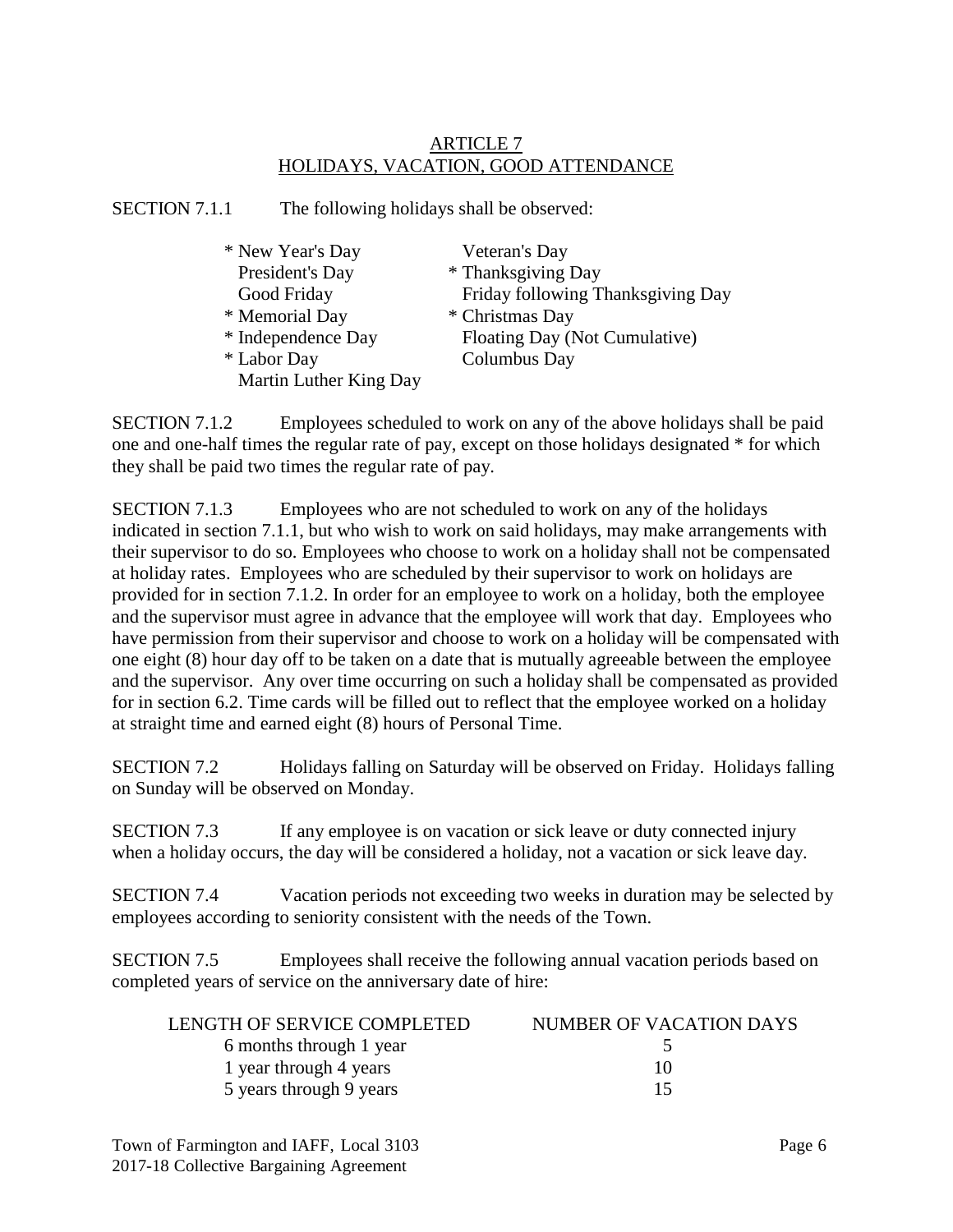| 10 years through 14 years |  |
|---------------------------|--|
| 15 years and over         |  |

SECTION 7.6 Full vacations are expected to be taken each year. The maximum accumulated vacation time which an employee may carry over from one anniversary year to the next is twenty (20) days unless special arrangements are made in advance with the Town Manager.

SECTION 7.7 Each employee shall receive approval from his/her department head as to the particular days to be taken for vacation. Permission shall be obtained from the Town Manager for vacation periods exceeding ten (10) consecutive working days.

SECTION 7.8 In addition to holidays herein provided, if any employee shall have a perfect attendance record during any ninety (90) consecutive calendar period, the employee shall receive an extra day off with pay, up to a maximum of four (4) days per year. Absence for vacation leave and funeral leave shall not mar otherwise perfect attendance; absence for sick leave or suspension or tardiness will mar perfect attendance.

SECTION 7.9 The Town shall allow bargaining unit members eight (8) hours of personal time per year. This time shall not be cumulative.

#### ARTICLE 8 **SICKNESS**

SECTION 8.1 An employee may be absent from work with pay during such period as actual illness or injury prevents him/her from performing his/her duties. Each such absence will be supported by a physician's statement if an absence exceeds three (3) consecutive days unless the illness or injury is of such a nature that the Town waives the furnishing of a physician's statement. To have an absence be counted as a day of sick leave, an employee shall notify an appropriate person within his/her department of his/her illness no later than one hour prior to his/her normal time for reporting to work. Sick leave allowance shall be credited to each employee at the rate of one and one-quarter (1-1/4) working days for each month of service which may be accumulated to a maximum of one hundred fifty (150) working days. If the Town believes, in its sole discretion, that any employee is abusing sick leave, it may require a doctor's certificate or other proof of illness.

SECTION 8.2 When an employee has depleted his/her accumulated sick leave allowance, the Town Manager may authorize a loan of sick leave to be repaid when the employee's sick leave has accrued beyond five days.

SECTION 8.3 If any employee is absent from work because of injury or illness sustained in the course of his/her work for which the employee is entitled to compensation under the Workers' Compensation Act, the Town shall pay to the employee during the period of disability not to exceed six (6) months, however, an employee's disability period shall be extended for an additional six (6) months after confirmation from the Town's physician that the additional time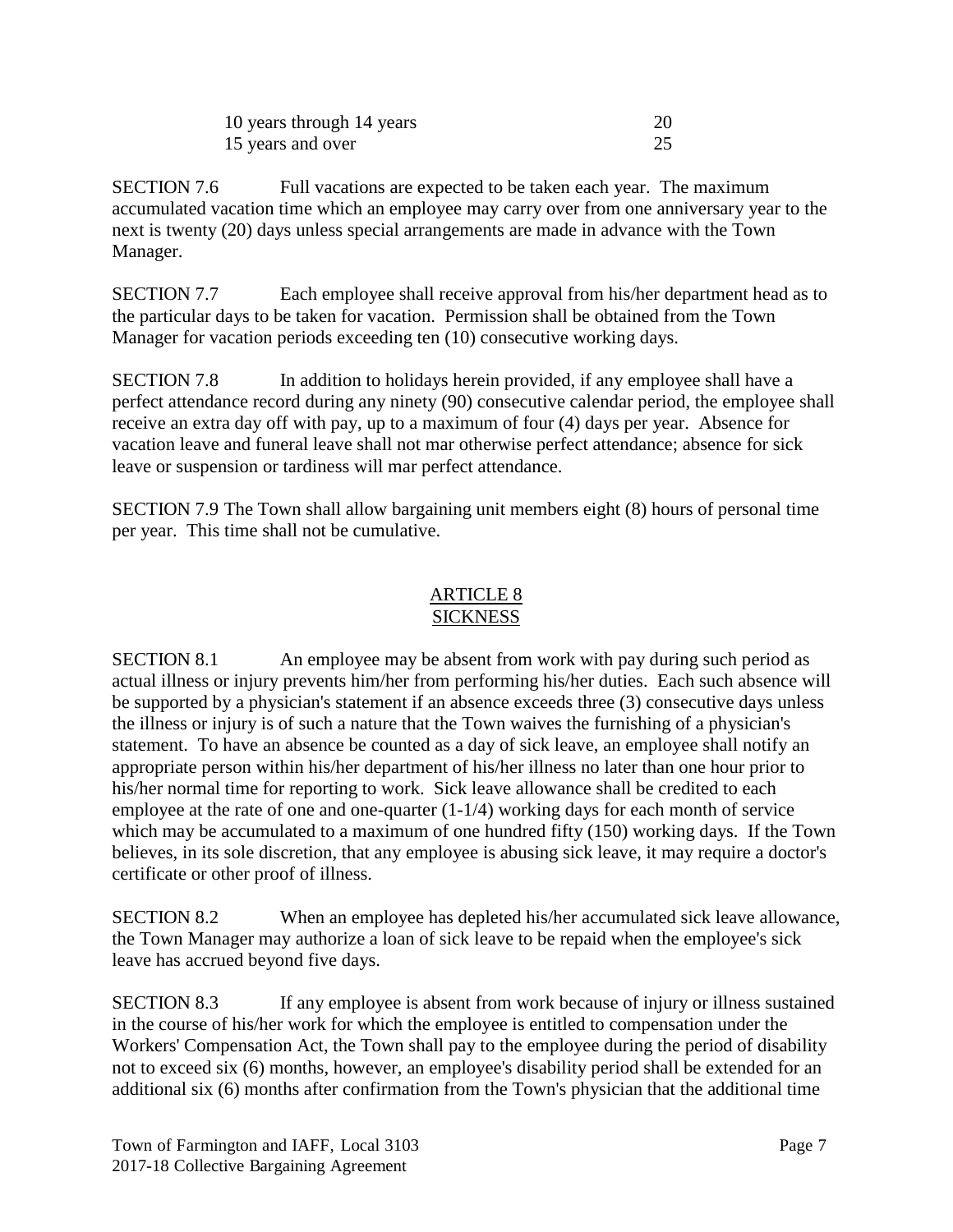will result in the employee returning to full duty, from the date of disability an amount equal to the difference between the amount of the employee's regular salary and the amount of workers' compensation received by the employee, and to the extent that the Town may have paid the employee an amount greater than said difference, the employee shall pay over and assign to the Town the appropriate amount of workers' compensation payments received by the employee. Lump sum workers' compensation payments for indemnification to the employee for permanent injuries or illness received by him/her shall not be paid over or assigned to the Town.

SECTION 8.4 An authorized absence under this Article will include the situation when a member of an employee's immediate family is so ill as to require the employee's presence at home. If the Town believes that this provision is being abused by an employee, the Town may require the employee to submit a certification of such illness by a physician.

SECTION 8.5 An employee shall receive thirty-five percent (35%) of the accumulated, unused sick leave on normal retirement. An employee's estate shall receive fifty percent (50%) of the accumulated, unused sick leave if the employee dies while employed by the Town. Payment shall be based on the employee's rate at that time. An employee's estate shall receive one hundred percent (100%) of the employee's accumulated, unused sick leave if the employee dies on the job.

SECTION 8.6 The Family and Medical Leave Act (FMLA) provides up to twelve (12) weeks of unpaid, job-protected leave every calendar year to eligible male and female employees for certain family and medical reasons. The FMLA is granted for any of the following reasons:

- To care for the employee's child after birth
- Following placement of a child with the employee for adoption or foster care
- To care for the employee's immediate family member (spouse, child or parent who has a serious health condition; and
- For the employee's own serious health condition that makes him/her unable to perform the essential functions of his/her job.
- To care for the employee's child after birth the employee is entitled to twelve (12) weeks of unpaid leave in accordance with the FMLA. Such leave may be charged to accrued vacation leave or earned leave, to the extent the employee has accrued those days. To the extent that the female employee is incapacitated, she may charge her FMLA leave against such accrued sick time, vacation leave, or earned days, to the extent she has accrued those days.

Following placement of a child with the employee for adoption or foster care the employee is entitled to twelve (12) weeks of unpaid leave in accordance with the FMLA. Such leave may be charged to accrued vacation leave or earned leave, to the extent the employee has accrued those days.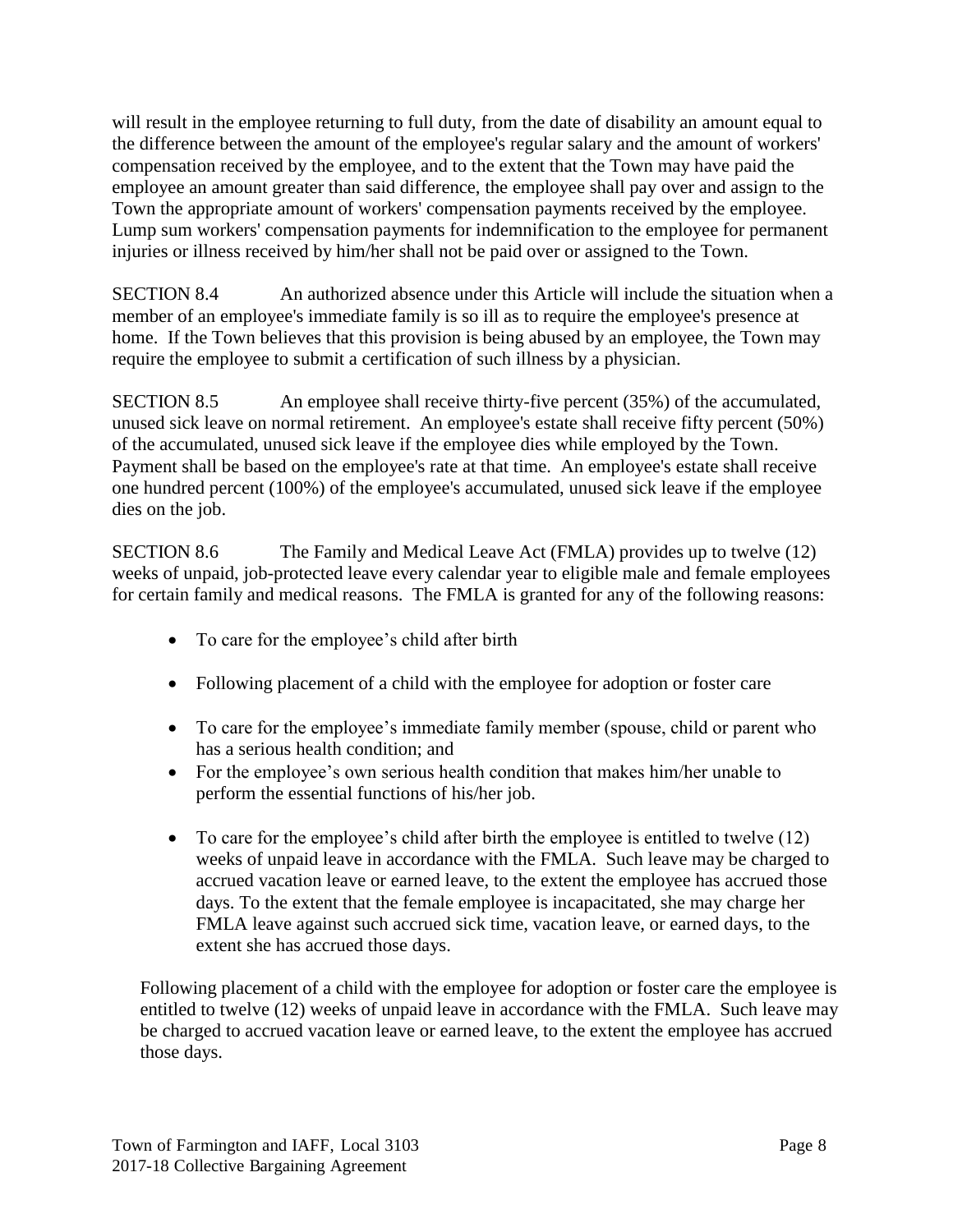To care for the employee's immediate family member (spouse, child or parent) who has a serious health condition (including a condition that results from giving birth), an employee may charge a maximum of seven (7) days of FMLA leave against sick leave, to the extent an employee has accrued, unused sick leave. Once the seven days of sick leave is exhausted, an employee may charge additional FMLA leave against his/her accrued vacation leave or earned days, to the extent the employee has accrued those days. An employee may reserve a maximum of five (5) days vacation leave for future use. Once the accrued vacation and earned leave is exhausted, the remaining absence as permitted by FMLA may be charged to sick leave, to the extent the employee has accrued those days.

For the employee's own serious health condition that makes him/her unable to perform the essential function of his/her job, an employee may charge his/her FMLA leave against accrued sick leave, vacation leave or earned days, to the extent the employee has accrued those days.

## ARTICLE 9 FUNERAL LEAVE

SECTION 9.1 In the event of the death of an employee's spouse, father, mother, father in-law, mother-in-law, sister, brother, child, step-child, step-father, step-mother, step-brother, step-sister, grandparent, son-in-law, daughter-in-law or grandchild, or any member of the household regardless of relationship, an employee may have time off starting on the date of death and continuing to the date of funeral not to exceed four working days without loss of regular pay. Such days off shall not be charged to sick leave or any other earned time.

SECTION 9.2 In the event of the death of an employee's brother-in-law, sister-in law, aunt, or uncle, an employee may have one calendar day to attend the funeral without loss of regular pay. Such day off shall not be charged to sick leave or any other earned time.

### ARTICLE 10 UNION ACTIVITIES LEAVE

SECTION 10.1 Two (2) members of the Union Negotiating Committee shall be granted leave from duty with full pay for all meetings between the Town and the Union for the purpose of negotiating the terms of Agreement when such meetings take place at a time during which such members are scheduled to be on duty.

SECTION 10.2 One (1) member of the Union Grievance Committee shall be granted leave from duty with full pay for meetings between the Town and the Union for the purpose of processing grievances when such meetings take place at a time during which such members are scheduled to be on duty.

SECTION 10.3 The Union shall be granted a total of three (3) days of annual union leave from duty with full pay and benefits to attend special union activities, the purpose of which is to improve employee relations with the Town, union training sessions, or Union conventions. Only one member at a time may attend such activities.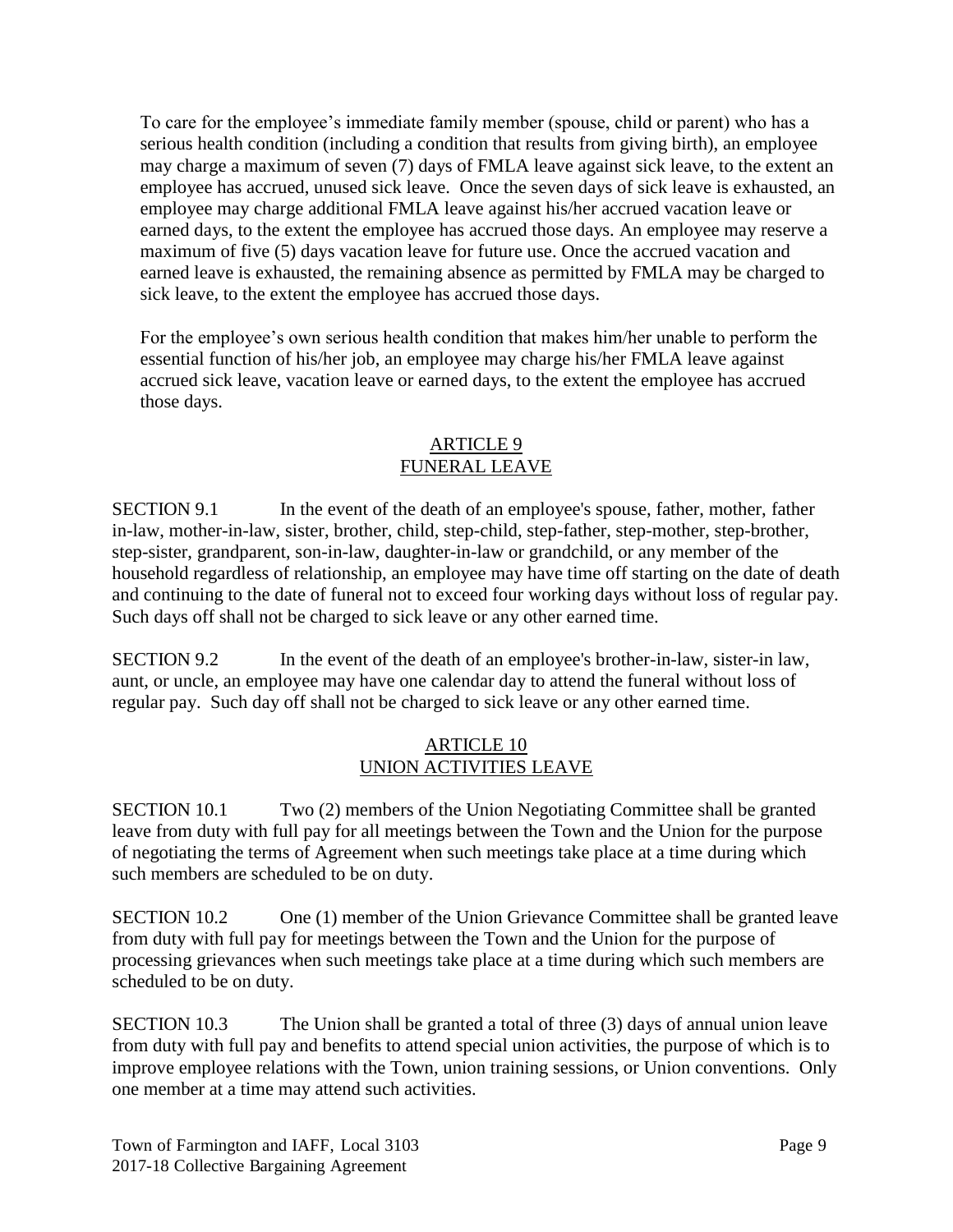SECTION 10.4 Both the Town and the Union agree that every bargaining unit member should be familiar with the provisions of this Agreement and his/her rights and duties under it.

SECTION 10.5 The Town shall provide a bulletin board in each fire station for the Union for the posting of notices concerning Union related business and activities. This bulletin board shall be subject to the approval of the Town.

### ARTICLE 11 GRIEVANCE PROCEDURE

SECTION 11.1 The purpose of the grievance procedure shall be to settle employee grievances at as low an administrative level as is possible and practicable, so as to insure efficiency and employee morale.

SECTION 11.2 A grievance for the purpose of this procedure shall be considered to be an employee complaint concerned with:

SECTION 11.2.1 Discharge, suspension or other disciplinary action.

SECTION 11.2.2 Charge of favoritism or discrimination.

SECTION 11.2.3 Matters relating to the interpretation and application of the articles and sections of this Agreement.

SECTION 11.3 Any employee may use this grievance procedure with or without Union assistance. Should an employee process a grievance through one or more steps provided herein prior to seeking Union aid, the Union may process the grievance from the next succeeding step following that which the employee has utilized. No grievance settlement made as a result of an individually processed grievance shall contravene the provisions of this Agreement.

SECTION 11.3.1 STEP ONE. Any employee who has a grievance shall reduce the grievance to writing and submit it within ten (10) working days of the date of the occurrence to the head of the department who shall use his/her best efforts to settle the dispute. The department head's decision shall be submitted in writing to the aggrieved employee and his/her representative, if represented, within ten (10) working days of receipt of the grievance.

SECTION 11.3.2 STEP TWO. If no agreement is reached with the decision rendered by the head of the department, the employee or his/her representative shall submit the grievance in writing within ten (10) working days to the Town Manager. Within ten (10) working days after receiving such grievance, the Town Manager shall render his/her decision in writing to the aggrieved employee and his/her representative.

SECTION 11.3.3 STEP THREE. If no agreement is reached with the decision rendered by the Town Manager, the Union (and the Union only) may submit the grievance to arbitration to the Connecticut State Board of Mediation and Arbitration ("Board") within ten (10) working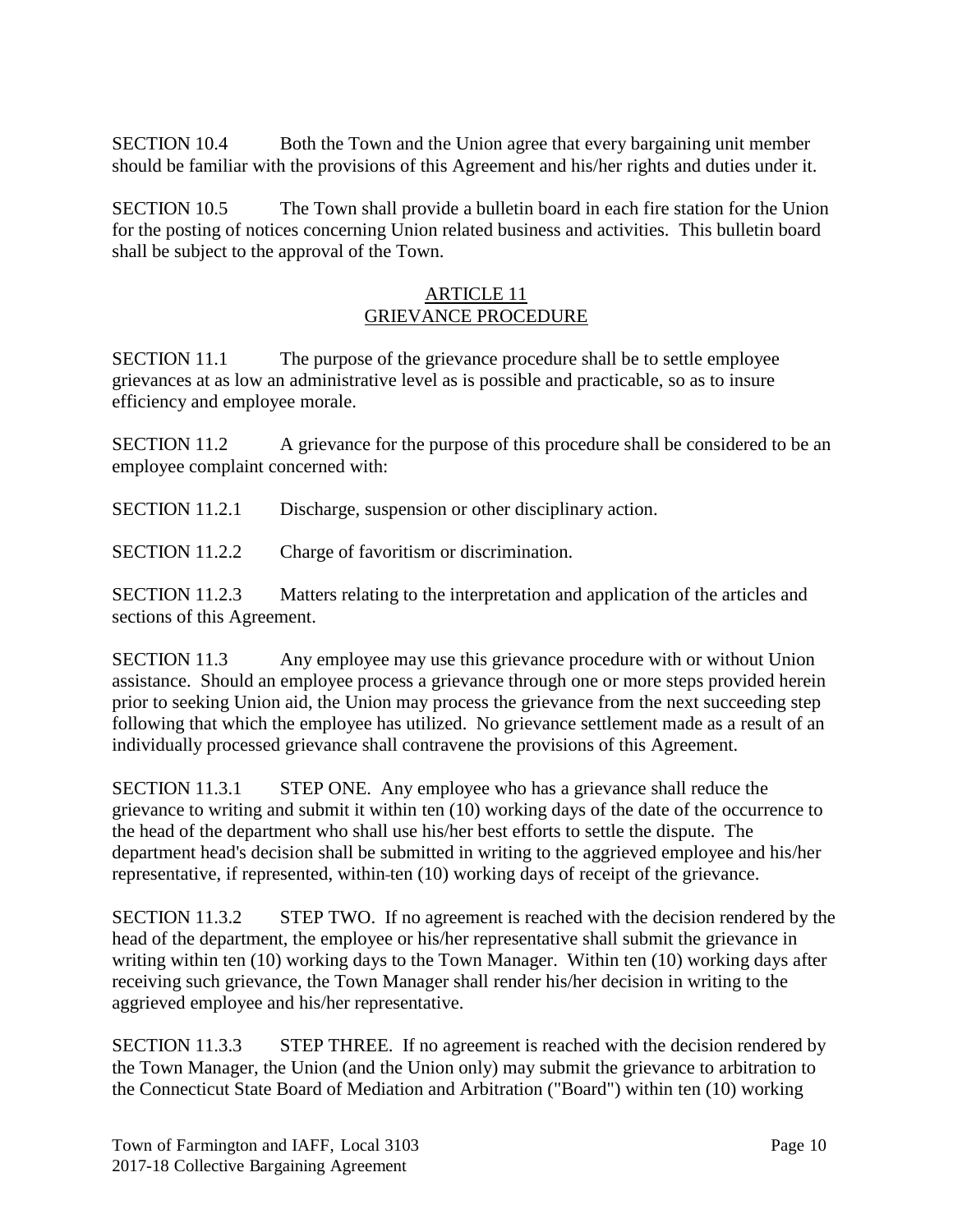days after receipt of the written decision of the Town Manager or if mediation services are used, within ten (10) working days after the conference with the State Mediator, and the decision rendered by the arbitrator or arbitrators shall be final and binding upon both parties.

SECTION 11.3.4 MEDIATION. The mediation services of the board may be used after the second step above provided both parties mutually agree. A request for mediation shall be filed with the Board by the employee or his/her representative within ten (10) working days after receipt of the written decision of the Town Manager.

SECTION 11.3.5 MEETINGS. If either of the parties related to the grievance process desire to meet for the purposes of oral discussion, a meeting shall be requested and if satisfactory to the other party, a meeting shall be promptly scheduled. Such procedure shall not extend the time limitations above.

SECTION 11.3.6 TIME EXTENSIONS. Time extensions beyond those set forth in this grievance procedure may be arranged by mutual written agreement by both parties.

SECTION 11.3.7 RECORDING OF MINUTES OR TESTIMONY. Either party shall have the right to employ at his/her own expense a public stenographer at any step of this procedure. The party who employs a stenographer must provide a copy of a transcript of the minutes or testimony recorded to other party.

SECTION 11.3.8 REPRESENTATION. Either party shall have the right at his/her expense of choice of representation whenever representation is desired.

SECTION 11.4 Attached to this Agreement as Appendix is the agreed upon grievance form to be used by the Union and/or its members.

SECTION 11.5 In the event that the Town or designees thereof fail to answer a grievance within the time specified, the grievance may be processed to the next step.

### ARTICLE 12 DISCIPLINARY HEARING

SECTION 12.1 If at any time the Town elects to have a formal hearing and investigation pertaining to the actions of any employee at which witnesses shall be called and interrogated, the employee shall have the right to be represented by counsel of his/her choice and shall have the right to produce witnesses on his/her behalf. All witnesses shall be sworn. Such hearings shall be closed to the public including the press unless the employee requests an open hearing. Any party may have a public stenographer present at that party's expense and provide the other party with a copy of transcript. If formal charges are made against an employee, the employee shall be given a copy of such charges prior to the hearing. A minimum notice of seven days shall be given to an employee whose actions are the subject of the hearing.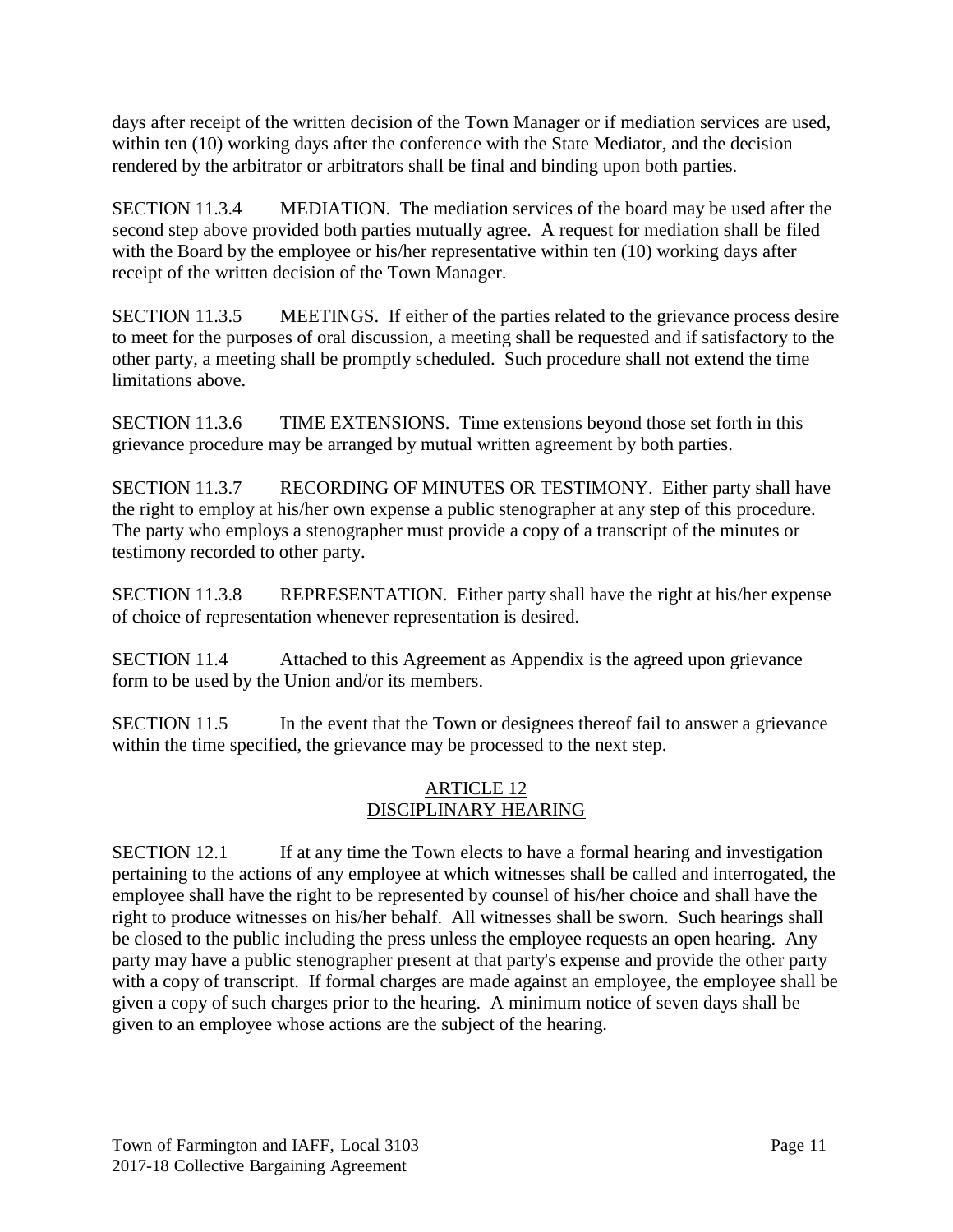### ARTICLE 13 INSURANCE

SECTION 13.1 The Town shall provide the following insurance program:

SECTION 13.1.1 The Town shall continue to offer the Anthem Century Preferred Health Care Benefit plan.

The Town has the right to offer on a voluntary basis, additional insurance plans. Any additional plans offered shall be in addition to, not in lieu of, the Anthem Century Preferred Health Care Benefit plan (or equivalent coverage with a different carrier or by self-insurance).

Effective 7/1/2014, employees hired before July 15, 2012 shall pay 18% of the premium or premium equivalent for such medical coverage. Employees hired on or after July 15, 2012 shall pay 22% of the premium or the premium equivalent for such medical coverage.

Effective 7/1/2015, employees hired before July 15, 2012 shall pay 18% of the premium or premium equivalent for such medical coverage. Employees hired on or after July 15, 2012 shall pay 22% of the premium or the premium equivalent for such medical coverage.

Effective 7/1/2016, employees hired before July 15, 2012 shall pay 20% of the premium or premium equivalent for such medical coverage. Employees hired on or after July 15, 2012 shall pay 24% of the premium or the premium equivalent for such medical coverage.

SECTION 13.1.2 Dental Plan (Connecticut Blue Cross Full Service). Dental Rider A or Dental Flex Plan providing the same coverage. The employee shall pay an annual deductible of \$25 per person with no reimbursement from the Town.

Effective 7/15/2014, employees hired before July 15, 2012 shall pay 18% of the premium or premium equivalent for such dental coverage. Employees hired on or after July 15, 2012 shall pay 22% of the premium or the premium equivalent for such dental coverage

Effective 7/1/2015, employees hired before July 15, 2012 shall pay 18% of the premium or premium equivalent for such dental coverage. Employees hired on or after July 15, 2012 shall pay 22% of the premium or the premium equivalent for such dental coverage.

Effective 7/1/2016, employees hired before July 15, 2012 shall pay 20% of the premium or premium equivalent for such dental coverage. Employees hired on or after July 15, 2012 shall pay 24% of the premium or premium equivalent for such dental coverage.

.

.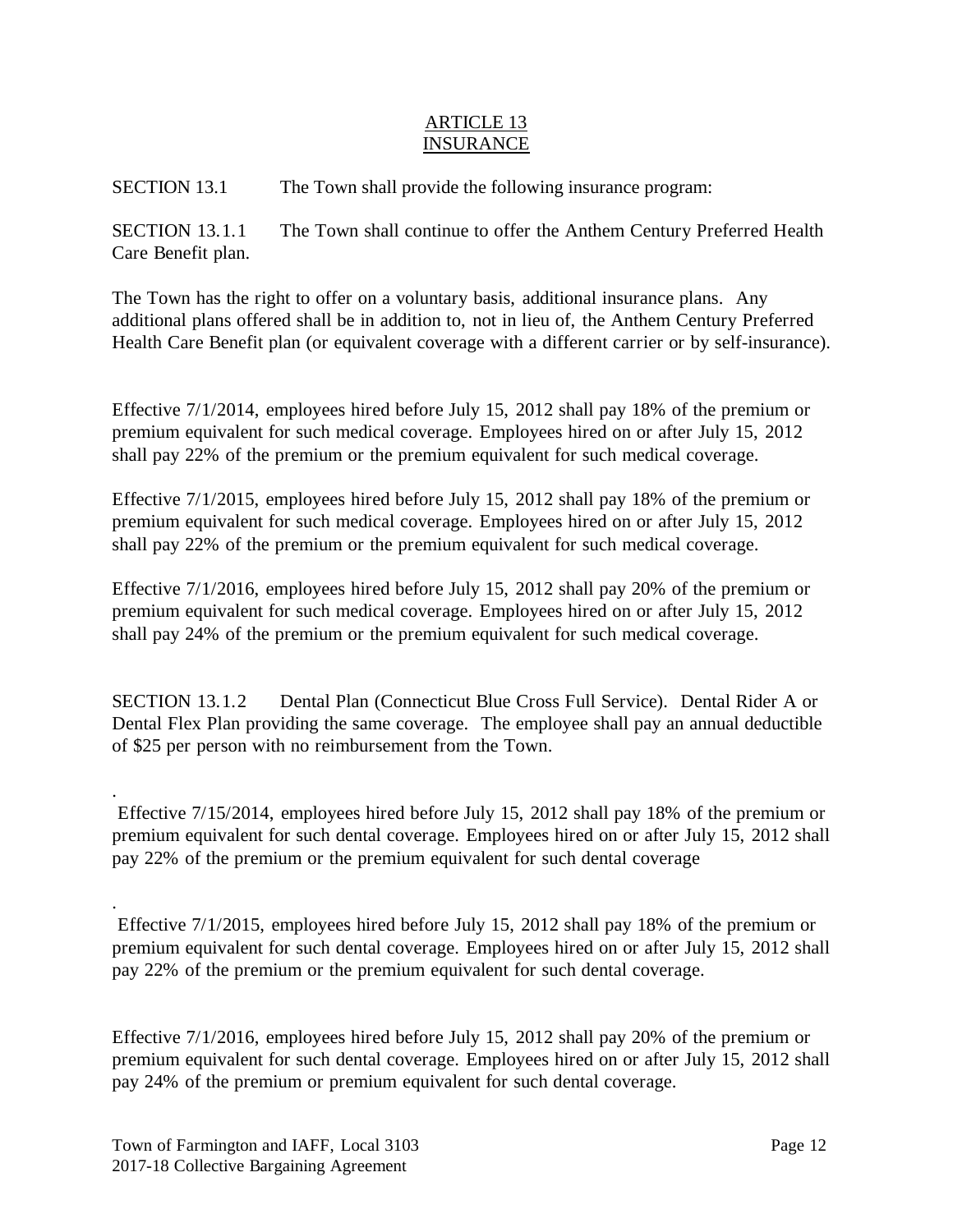SECTION 13.1.3 The Town shall provide each employee with life and accidental death and dismemberment insurance. Such insurance shall be in the amount of one times the employee's annual base salary.

SECTION 13.1.4 The Town reserves the right to provide equivalent coverage to that described in subsections 13.1.1 through 13.1.3 above, with a different carrier(s) or by self insurance. The Town shall notify the Union at least thirty (30) days in advance of such change; and give the Union the opportunity to object on the grounds that the coverage is not equivalent. If, thereafter, the Town proceeds with the change, the Union may challenge the equivalency of coverage through the grievance procedure of this contract.

SECTION 13.1.5 The following shall apply to the prescription drug benefit:

Managed Public Sector Three Tier, Option 2 with a \$3,000 maximum

Co-payments shall be as follows:

- \$5 for generic drugs
- \$25 for brand name formulary drugs
- \$40 for brand name non-formulary drugs

Twice the co-payment for a 90-day supply by mail order; mandatory generic. Medically necessary use of non-generic drugs must be pre-authorized by a physician. Any disputes with regard to this provision shall be resolved between the physician and the insurance company.

The annual maximum for drugs shall be three thousand dollars (\$3,000).

SECTION 13.1.6 Effective as soon as practical, the office visit co-payment under the plan is twenty-five dollars (\$25) per visit.

| \$35 per visit       |
|----------------------|
| \$100 per visit      |
| \$50 per visit       |
| \$500 per admission  |
| \$200 per OP surgery |
|                      |

SECTION 13.1.7 Payment in Lieu of Health Benefits

This provision is designed and applicable to those employees who currently have dual health insurance coverage or who have the ability to acquire health insurance from another source. To take advantage of this offer employees must complete the "Waiver of Insurance Agreement" and provide documentation of coverage from their spouse or another source. An employee may request participation in this program in June of each year although new employees can enroll at the time they are initially appointed.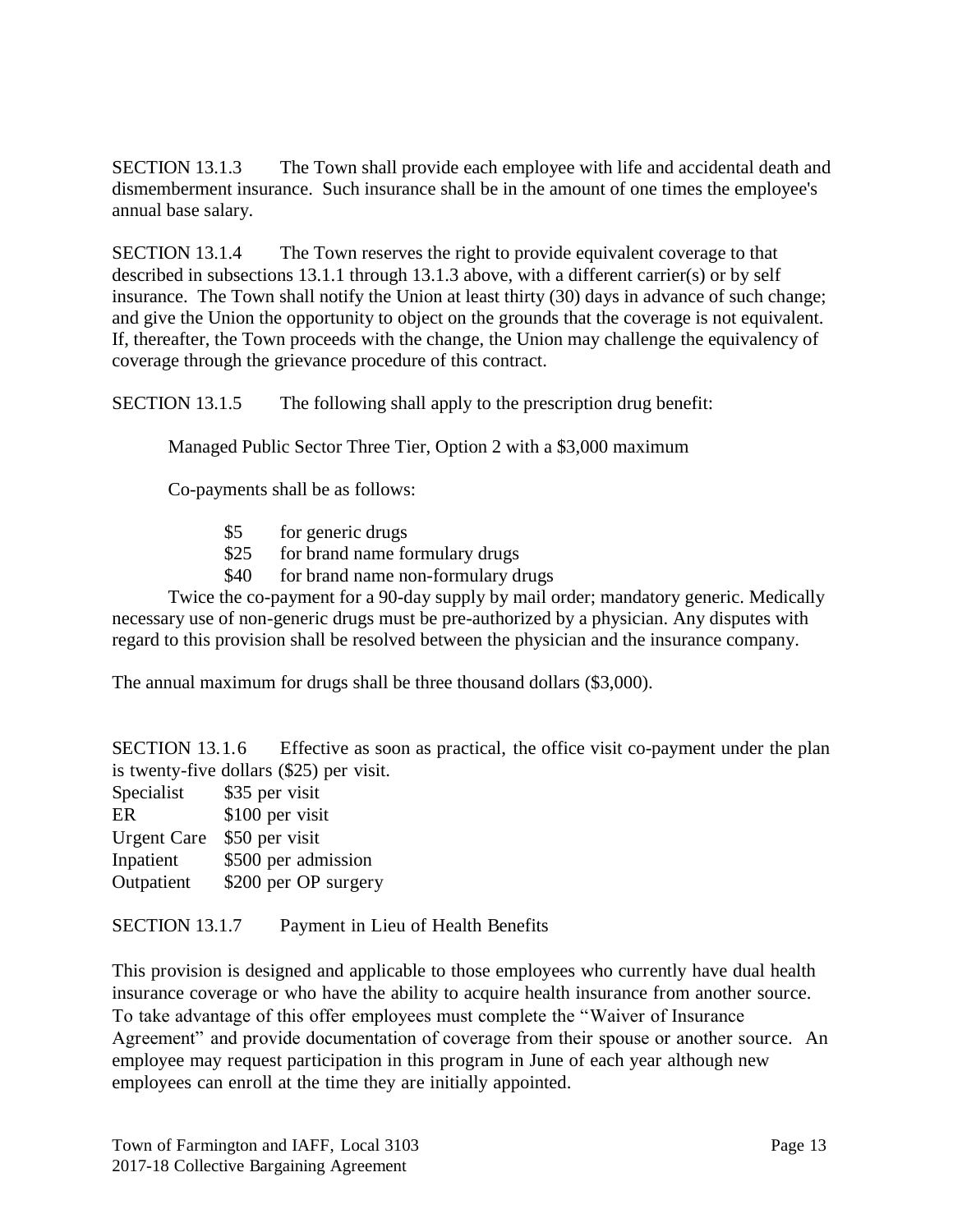The annual payment by the Town to the employee who waives their coverage is \$1,000, \$1,800 and \$2,500 for single, two person or family coverage respectively.

Payments will be made semiannually in July and January and if an employee terminates or joins the program at any time following the date of payment, the employee shall refund that portion of payment following their reenrollment or termination on a prorated basis.

Employees may reenroll in the Town's group health insurance program when the coverage that the employee had through another plan is terminated; when the employee or their dependents become ineligible for coverage under the other plan; when the employee acquires a new dependent and the dependent is not covered under the other plan.

Employees wishing to re-enroll under any of the above conditions shall provide required documentation and notify the Town in writing. Provided that all information is received by the Twentieth of the month and subject to any restrictions from the carrier, the Town shall enroll the employee in the group health care plan effective the first of the month following the notification.

SECTION 13.1.8 The Town will provide a wage deduction plan for each employee's health insurance contributions. The insurance deductions will be on a pre-tax basis in accordance with Section 125 of the IRS Code.

SECTION 13.2 The Town will provide retirees with a post retirement health benefit plan. The cost of the program shall be shared equally by the retiree and the Town. Employees who qualify for the retiree health benefit plan will be eligible for the following coverages:

SECTION 13.2.1 Pre Age 65 Coverage: Employees eligible for the Retiree Health Insurance Program before age 65 will have the same health coverage at retirement as the active employee excluding dental coverage.

SECTION 13.2.2 Post Age 65 Coverage: Employees eligible for the Retiree Health Insurance Program will have the following lifetime health coverages (or their equivalents) at age 65:

- (1) Blue Cross 65 High Option Plan
- (2) Blue Shield 65 Plan 81
- (3) Blue Cross Prescription Drug Rider

SECTION 13.3 Eligibility for Retiree Health Insurance Program.

SECTION 13.3.1 Employees who retire from the Town of Farmington's Pension Plan at Normal Retirement will be eligible for the Retiree Health Insurance Program, provided they have completed at least fifteen (15) years of continuous service with the Town.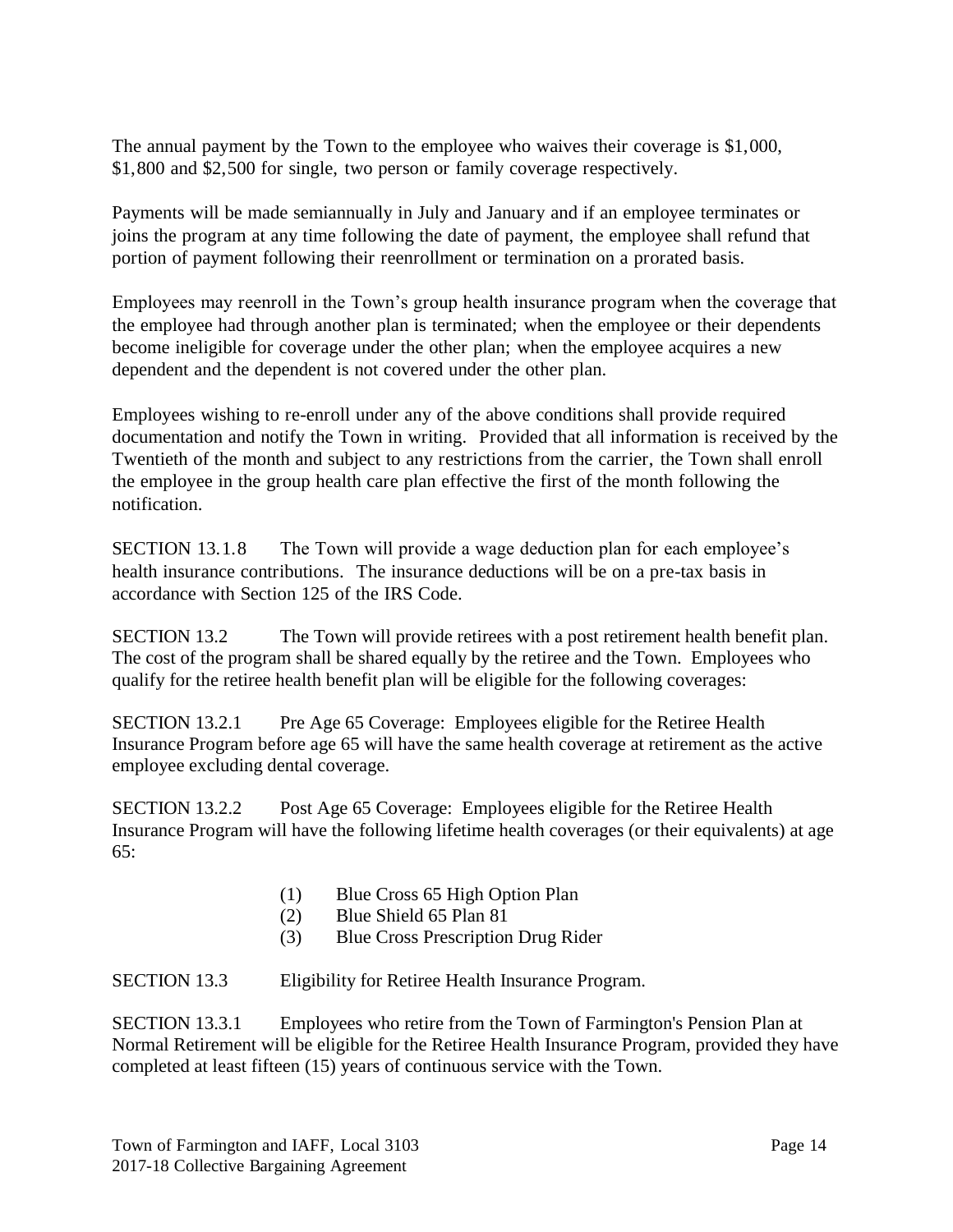SECTION 13.3.2 Employees who retire from the Town of Farmington's Pension Plan at Early Retirement or later shall be eligible for the program provided they have completed at least twenty (20) years of continuous service with the Town.

SECTION 13.3.3 Employees who retire from the Town of Farmington's Pension Plan with a Disability Retirement will be eligible for the active employee group insurance coverage (excluding dental) until they qualify for Medicare up to a maximum of 30 months. Once they qualify for Medicare, they will be eligible for the post-age 65 Retiree Health Insurance Program (Medicare Supplemental).

SECTION 13.3.4 Terminated vested employees who leave employment after qualifying for Early Retirement and who subsequently retire under the Town of Farmington's Pension Plan will be eligible for the program provided they have completed at least 20 years of continuous service with the Town. An employee who retires shall be permitted to continue participation in the group life insurance program, at the same level of coverage as in effect at the time or retirement, up to age seventy. In order to be eligible for this benefit, an individual must retire on normal retirement with at least fifteen (15) years of continuous service with the Town or, on early retirement, with at least twenty (20) years of continuous service with the Town. Terminated vested employees shall not be eligible for retiree life insurance. The cost of retiree life insurance shall be shared equally by the Town and the retiree.

SECTION 13.3.5 All other terminated vested employees who leave employment and subsequently retire under the Town of Farmington's Pension Plan will not be eligible for the Retiree Health Insurance Program regardless of their length of continuous service with the Town.

## ARTICLE 14 **PENSION**

SECTION 14.1 The existing Town of Farmington Employee Pension Plan (pension plan) as it relates to municipal employees shall be amended to include the following effective March 13, 2001.

SECTION 14.1.1 For a bargaining unit member retiring at his/her normal retirement date (age 62 for municipal employees) or later, credited services will include the first year of employment provided that the employee's first year of employment was after the employee's 25th birthday. In no event shall a bargaining unit member, covered by this Agreement, work beyond age 65.

SECTION 14.1.2 The normal retirement date for each bargaining unit member who has at least ten years of credited service shall be the 58th birthday of said bargaining unit member and all references in the pension plan to a normal retirement age of 65 shall be changed to 58.

SECTION 14.1.3 A bargaining unit member who has completed at least ten years of credited service may retire at age 55 with early retirement benefits under the pension plan.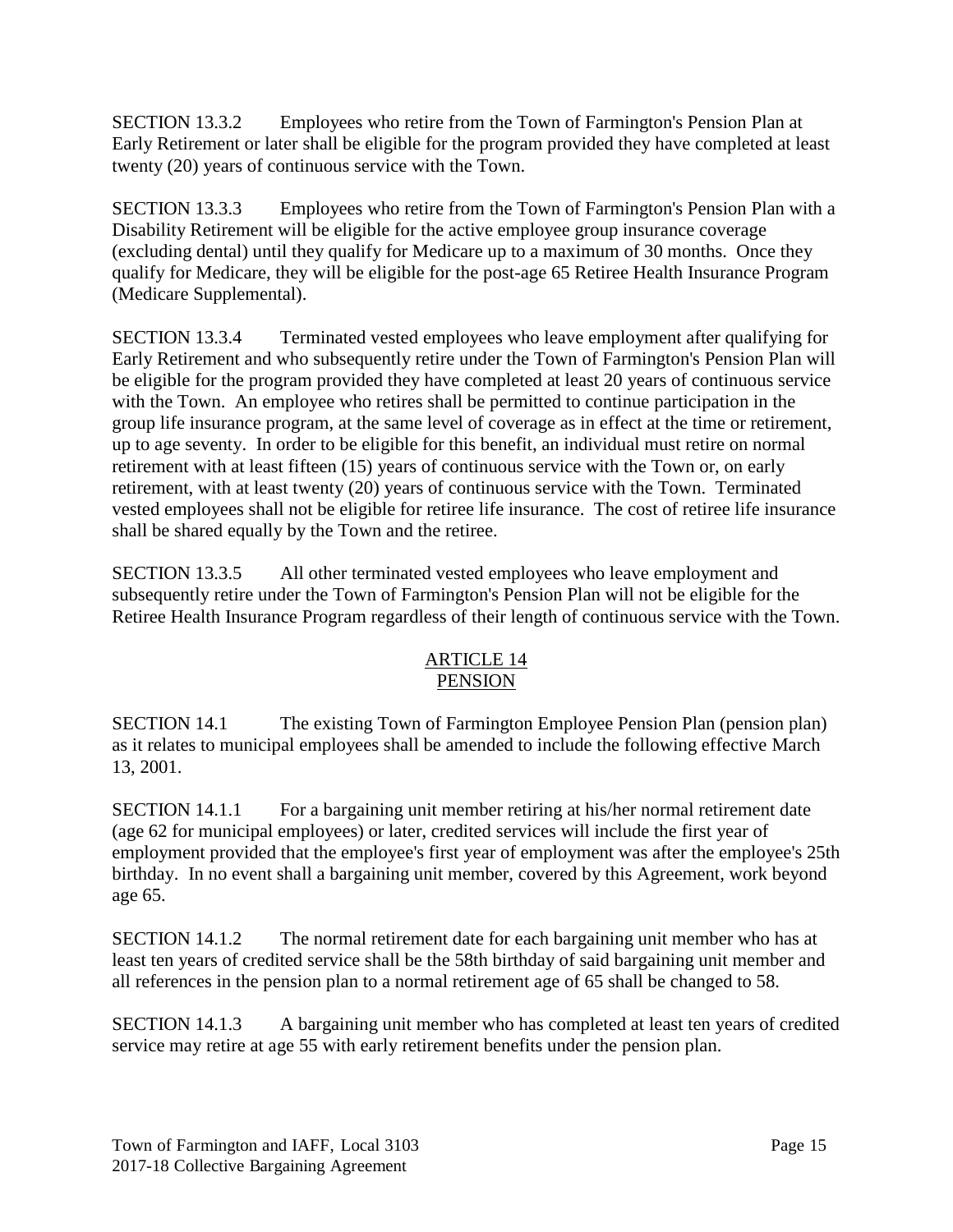SECTION 14.1.4 A bargaining unit member shall contribute to the pension fund an amount equal to seven and three-quarters percent (7.75%) of said employee's salary or earnings. A bargaining unit member's obligation to contribute to the Plan shall cease after he/she has contributed for a period of thirty (30) years or has accumulated thirty (30) years of Credited Service.

SECTION 14.1.5 The provision providing for a normal retirement date on the 58th birthday of the bargaining unit member shall remain in full force and effect and shall be frozen for a tenyear period until June 30, 1999.

SECTION 14.1.6 With respect to a fire bargaining unit member who incurs a serviceconnected disability which prevents the bargaining unit member from performing fire duties but which permits him/her to perform duties required of one or more positions of employment with the Town, the Town will use its best efforts to relocate the bargaining unit member to another position with the Town with no reduction in the base salary that the bargaining unit member was earning at the time of incurring the disability. The salary of the bargaining unit member shall continue at said level until such time as the salary of the position to which the bargaining unit member has been relocated exceeds the salary being paid to the bargaining unit member, at which time the bargaining unit member shall receive the higher salary. If the Town does not have a position which the bargaining unit member is capable of filling, the Town shall pay the bargaining unit member a sum equal to (i) 50 percent of the average total earnings that the bargaining unit member was earning for the 26 weeks previous to the disability, or 2.25 percent of said base salary times years of credited service, whichever is higher, (ii) less the amount of workers' compensation payments received by the bargaining unit member resulting from the service-connected disability.

SECTION 14.1.7 The total annual retirement benefits payable to any member of the bargaining unit shall not exceed sixty-five percent (65%) of the bargaining unit member's highest average annual earnings as described in the pension plan.

SECTION 14.1.8 The Normal Retirement Benefit for a bargaining unit member shall be 2.50% effective September, 2000.

SECTION 14.2 The parties agree to reopen negotiations on the matter of pension not earlier than September, 2010.

SECTION 14. 3 The existing Town of Farmington Employee Pension Plan, Part 2, Non-Police Employees as amended March 13, 2001 shall remain in full force and effect for all employees hired prior to July 15, 2012.

For employees hired on or after July 15, 2012 the Town will provide an optional Defined Contribution Plan for retirement purposes. Employees will be required to contribute six percent (6%) of the employee's annual base salary and may contribute up to a maximum allowed by law. The Town will contribute an amount equal to six percent (6%) of the employee's annual base salary. Employees must be employed at least five years before they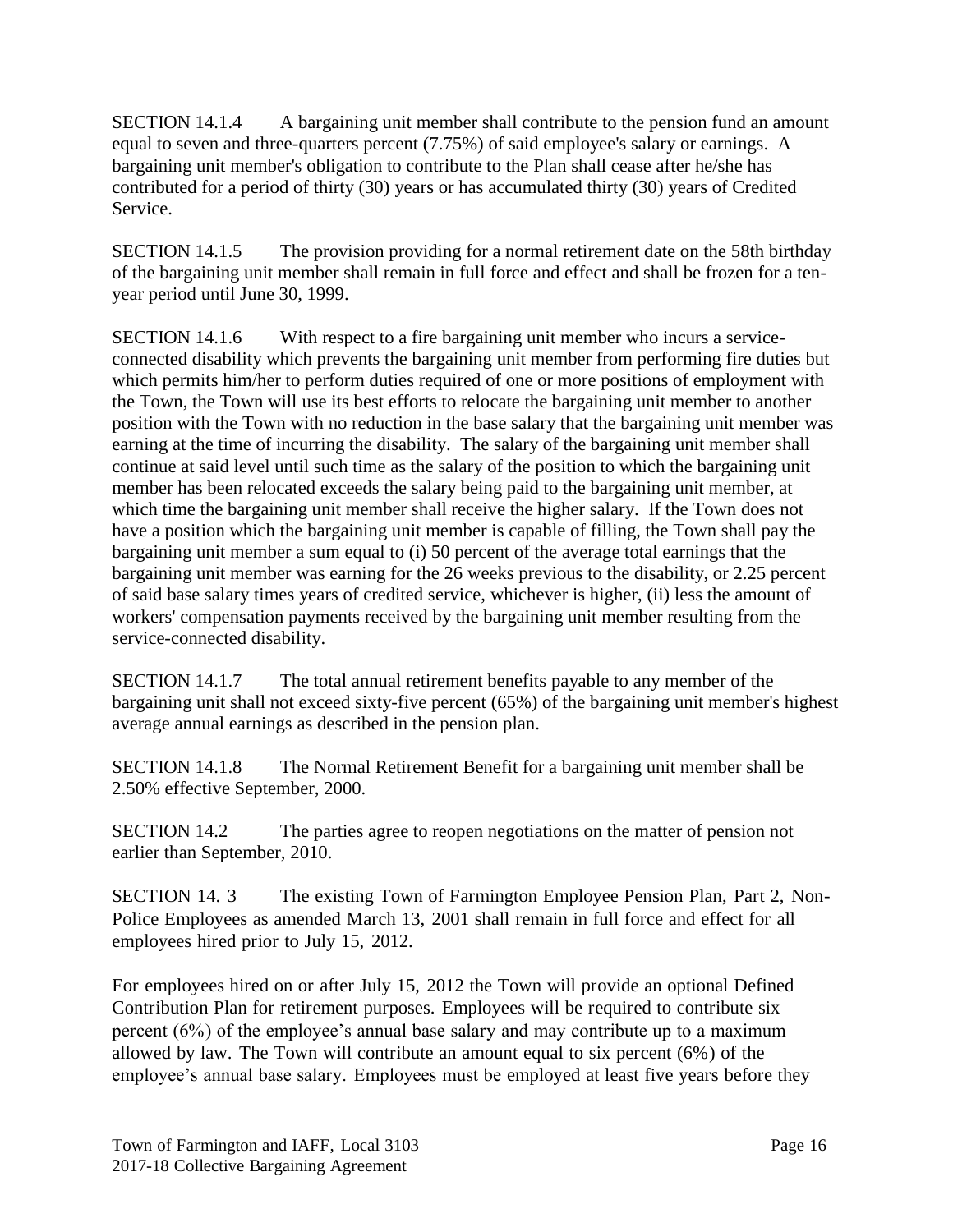"vest" in the Defined Contribution Plan, i.e. are entitled to the Town's contributions in the event employment is terminated.

The Town and the Union understand and agree that effective upon ratification of this Agreement, the Defined Contribution Plan(s) available will be those currently offered through ICMA and the Hartford. In the event there are a sufficient number of participants in the Defined Contribution Plan(s) to justify seeking new provider(s), the Town will prepare a Request for Proposal (RFP) for such investment service providers, and will notify the participants and the Union of the results of any such RFP process before any changes are implemented.

Changes to Defined Benefit Plan for employees hired after signing of the 2011-2014 agreement- For new employees hired after signing of this agreement who choose to join the DB Plan, the following changes will be implemented:

Contribution Level 8% (currently 7.75%) Early retirement age Age 58 and 15 years credited service (currently age 58 and 10 years credited service) Benefit Cap 68% of base salary at time of retirement (currently 65%) of highest average annual earnings)

#### ARTICLE 15 RATES OF PAY

SECTION 15.1 The salaries and wages currently in effect shall be increased by the following percentages on the dates indicated.

2.25% effective July 1, 2017

Effective July 15, 2012, the Town Manager may hire new employees at a salary commensurate with past work experience which the employee brings to their assignment, but in no event shall hire a new employee at a salary lower than the minimum nor higher than the maximum for that grade or classification.

Employees hired after July 15, 2012 shall receive a longevity increment equal to two and one half (2.5%) percent of their base salary in the years in which they complete 5, 10, 15, 20, 25, and 30 years of service. The longevity increment will only be paid in the year in which the employee achieves a five-year milestone. Employees shall receive said increment in the first pay period after the date in which the applicable year of service is achieved. Employees at max get the payment in a lump sum not added to their salary. Employees not at max continue to receive the payments spread out over twenty-six (26) pay periods included in their base salary.

SECTION 15.2 The Town shall take steps to insure that firefighters receive a proportionate share of fire watch work for which outside entities provide reimbursement. A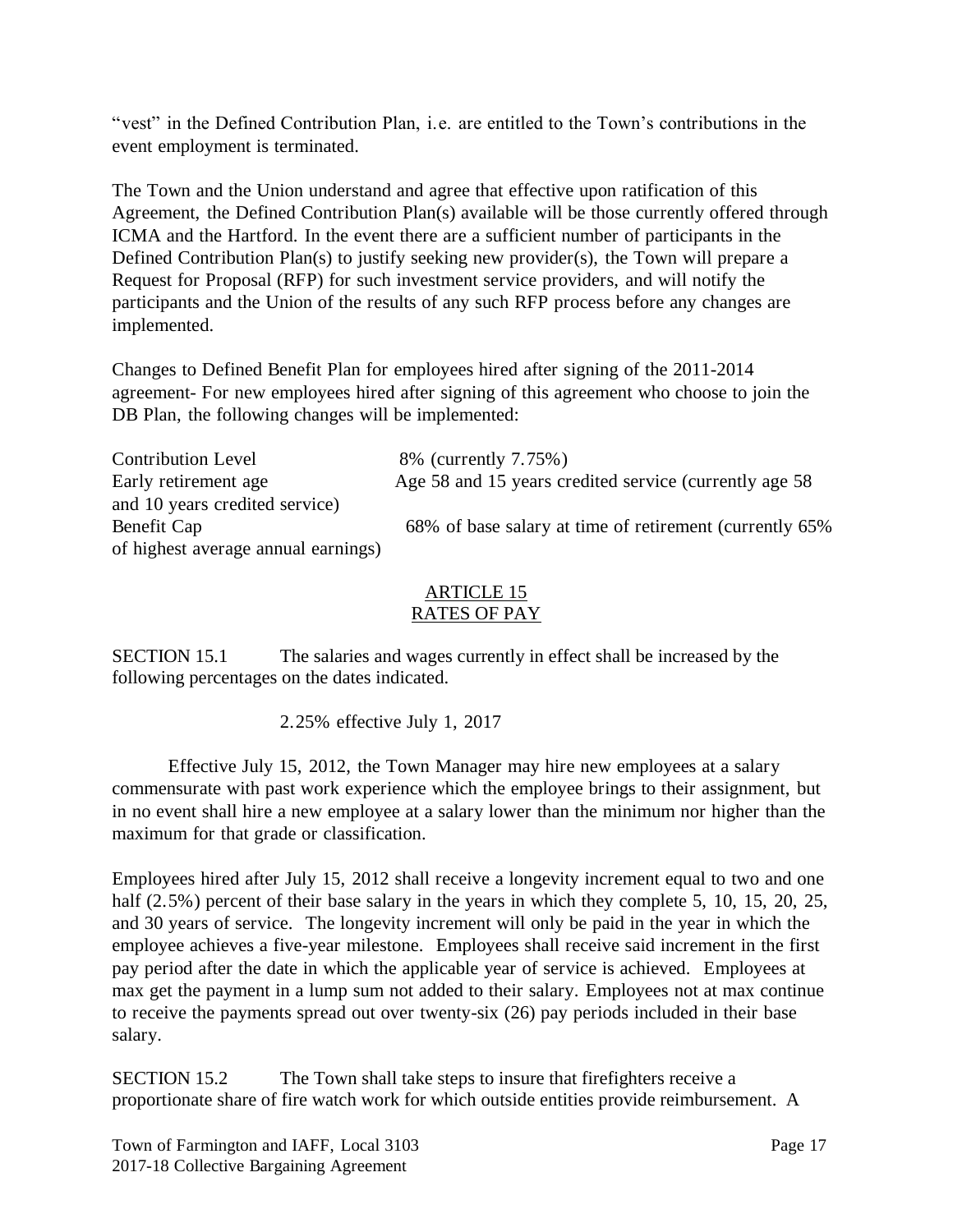Firefighter shall be paid for such work at the same hourly rate as is paid to a volunteer Firefighter for a comparable assignment, but in no event less than forty dollars (\$40) per hour effective on signing of this Agreement. (Note that these payments are not considered part of a Firefighter's base wages for pension, overtime calculation or other purposes.)

In order to provide a framework for the administration of this language, the Town and the Union hereby agree to the following provisions:

- 1. The time frame for calculation of a proportionate share shall be November 1 October 31.
- 2. The Town shall determine the proportionate share to be allocated annually on July 1 of each year by dividing the number of structural Firefighter members of the Union by the number of structural volunteer firefighters within the volunteer companies. For example, if on November 1 there are 8 members of Local 3103 IAFF and a total of 140 structural firefighters within the volunteer companies, the proportionate share shall be derived as follows:  $8/140 = 5.7\%$
- 3. The proportionate share of outside fire watch shall be applied collectively to the members of the Union, not to each individual Firefighter. The Town would be agreeable to notify a representative of the Union to coordinate which member is assigned to a specific fire watch. The Town will provide IAFF with as much notice as we receive as to the need for fire watch. The Union shall notify the Town Manager in writing not later than June 1 of the name of the representative to be contacted beginning July 1 annually. The Union representative will administer the allocation of fire watch among bargaining unit members.

The proportionate share shall apply to the number of hours of fire watch on an employee-hour basis as determined by the Fire Marshal, in his/her sole discretion.

### ARTICLE 16 TRAINING

SECTION 16.1 Training will be conducted in accordance with the program developed by the Town. If the Town mandates training, the Town shall either (a) release the employee with pay to attend such training during regular working hours; or (b) if the training is an extension of the employees' regular working hours, employees will be paid straight time, including travel time from a point designated in the Town of Farmington by the Town and (c) if the training is not contiguous to the employee's regular working hours, pay the employee at time and one-half including travel time as defined above with a minimum of two (2) hours pay. Training held in Town shall be excluded from the above provision regarding travel time. The Town of Farmington will only pay the training fee and time once for a specific course.

SECTION 16.2 Firefighters shall attend fire training when on duty and may attend when off duty and shall be covered under all injury and sick leave provisions and insurance provisions of this Agreement, providing that the training was authorized by the Town. Payment for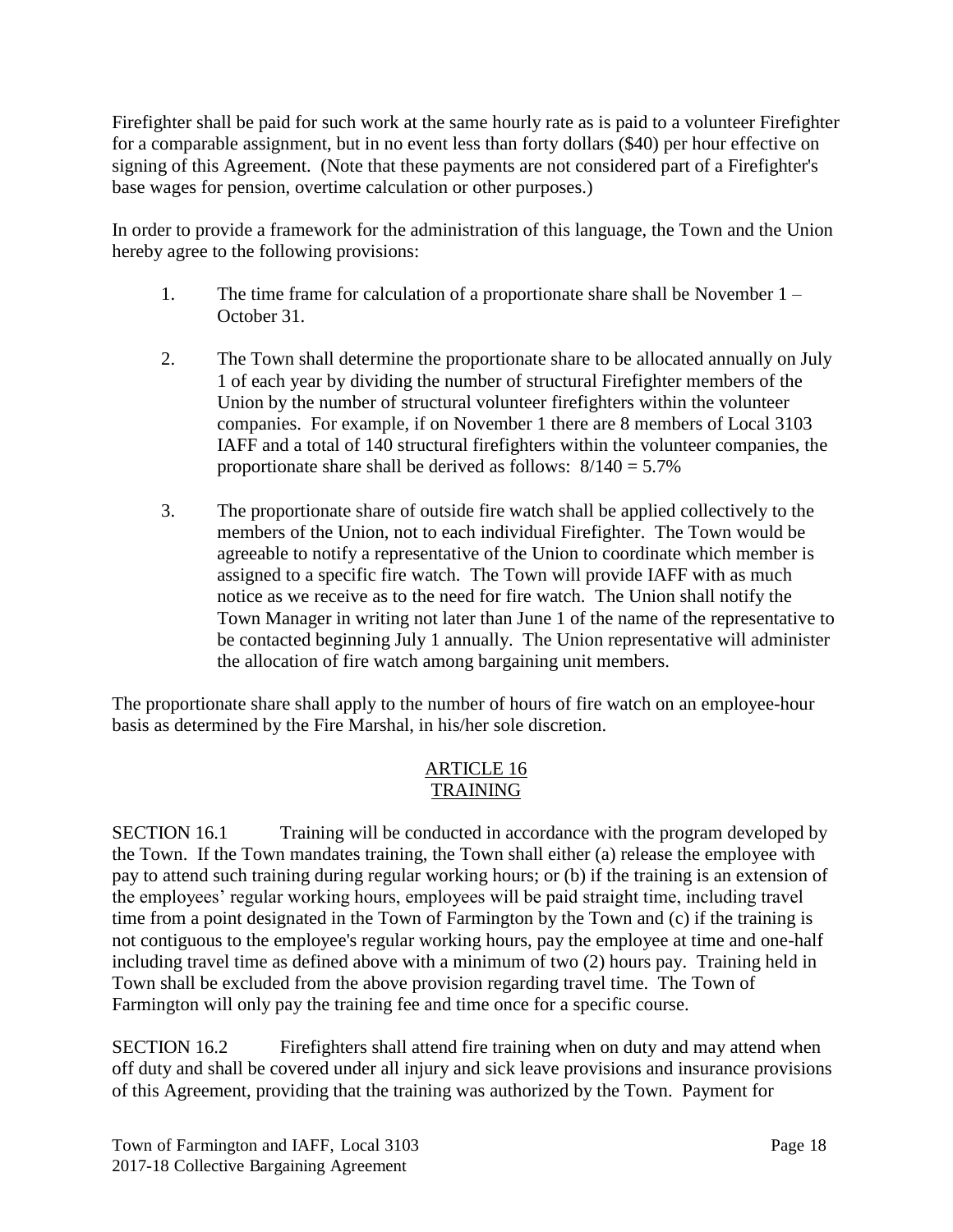authorized Town-required training, if the actual training extends beyond the duty day, shall be paid for the actual hours the training extended beyond the duty day.

SECTION 16.3 Firefighters may perform fire prevention duties in accordance with a program developed by the Town.

SECTION 16.3.1 Members of the bargaining unit, certified as State of Connecticut Fire Instructors, shall be responsible for routine training for which they are qualified. All firefighters shall be responsible for record keeping during normal business hours. The practice of outsourcing training sessions for those topics for which members may not be qualified will continue.

SECTION 16.4 The Town will reimburse all employees for the cost of education courses, in accordance with the Manager's Policy and Procedures, *Tuition Reimbursement* (MPP 8704) which are related to his/her job performed for the Town and must receive a passing grade. This will include courses taken in pursuit of an associate's, bachelor's or master's degree in fire science, fire technology or the equivalent degree. Individual courses in fire science or fire technology shall also be eligible for reimbursement under Section 16.4. Prior to enrolling, the employee must receive approval for the course from the Town Manager.

SECTION 16.5 All Firefighters who hold Fire Inspector certification shall be required to maintain such certification. All Firefighters shall be required to maintain EMT certification. The Town shall pay for the course fee, if any, for required refresher training and shall release employees from duty with pay when refresher training classes are held during their working hours.

SECTION 16.6 A Firefighter who desires to attend a training course on their own time shall submit a request to the Town. Attendance shall be subject to the approval of the Director of Fire and Rescue Services. Firefighters shall not be eligible for any additional compensation, including but not limited to overtime pay, for attendance at non-mandated courses they attend.

### ARTICLE 17 GENERAL PROVISIONS

SECTION 17.1 During the term of this Agreement, the Town shall furnish the Union with an up-to-date list of employees.

SECTION 17.2 The Town shall, on every other Thursday, distribute to employees on a biweekly basis their regular payroll check. If a holiday occurs on a pay day, payments shall be made on the last working day preceding the holiday. All employees will be required to have direct deposit for their payroll checks.

SECTION 17.3 This Agreement along with directives and orders issued by the Fire Department and the Office of the Town Manager and the Town's personnel rules shall be the only documents relating to wages, hours and conditions of employment.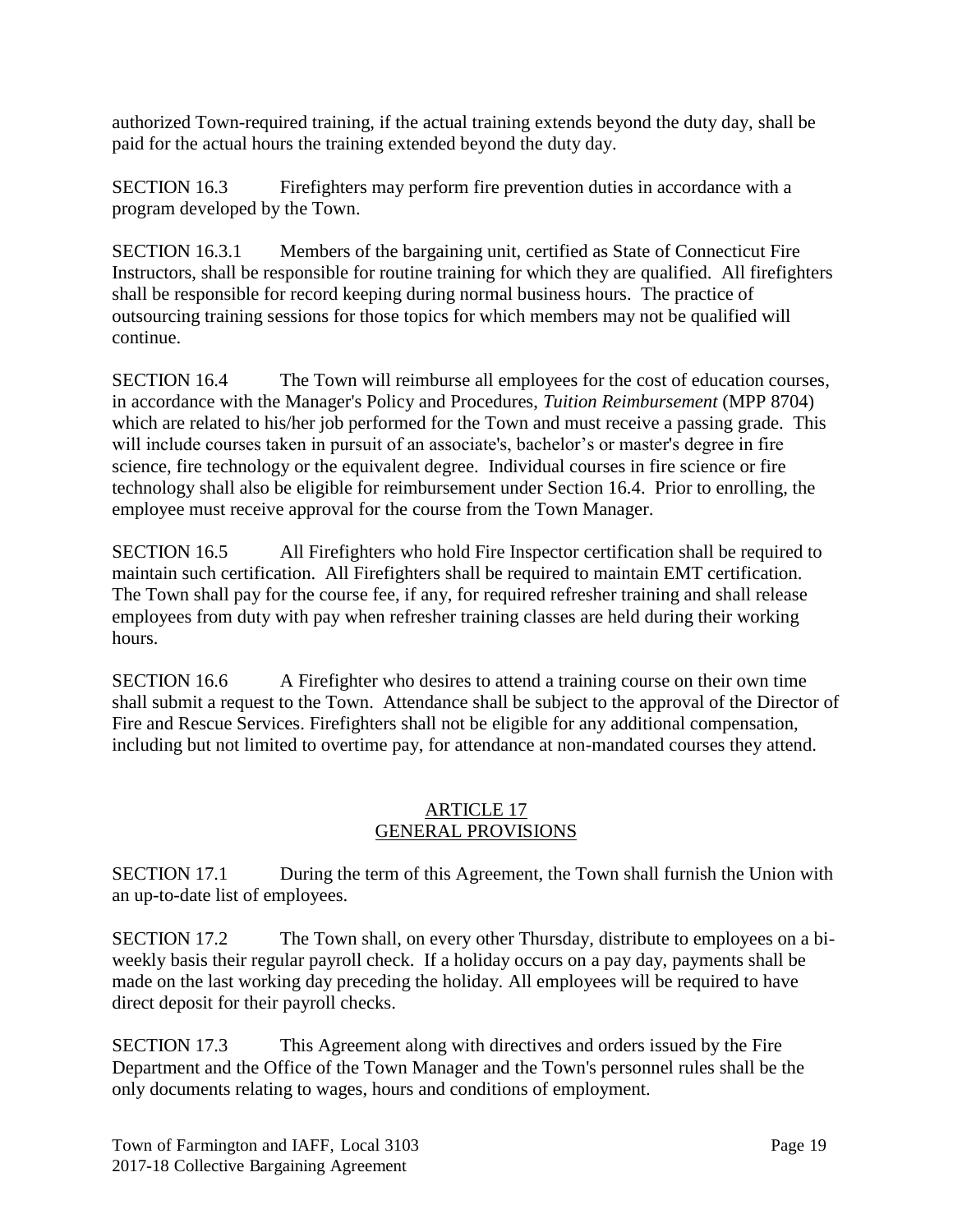SECTION 17.4 There shall be no variation, alteration or amendment to this Agreement unless agreed upon in writing by both parties.

SECTION 17.5 The Town shall provide firefighters with dress uniforms. A dress uniform will consist of one (1) dress overcoat, one (1) dress blouse, one (1) pair dress trousers, one (1) pair dress shoes, one (1) dress tie and one (1) soft bell cap.

On July 1 of each year, the Town shall pay the Union a clothing and shoe allowance for each full time firefighter as follows: \$675 per year FY 14-15 \$775 per year FY15-16 \$875 per year FY 16-17.

The Union will be responsible for purchasing and outfitting all of its members with station uniforms and shoes in accordance with Directive #67, Career Fire Fighter Station Uniforms, as mutually agreed to by the Director of Fire & Rescue Service and the Union.

SECTION 17.6 All extra duty assignments shall be made by the Town on a fair and equitable basis in accordance with the chain of command as outlined in Chapter 29 of the Farmington Town Code as warranted for public safety.

SECTION 17.7 The Town shall reimburse any employee for the reasonable value of clothing and personal property lost or damaged in the performance of duty, provided such loss or damage is not the result of the employee's own negligence. This section does not include uniforms.

SECTION 17.8 When an employee is required to use his/her own motor vehicle to perform Town business, the employee shall be reimbursed at the standard IRS rate per mile.

SECTION 17.9 Neither the Town nor the Union shall unlawfully discriminate against any employee because of such employee's race, color, religion, sex, national origin, sexual orientation, gender identity or expression, Union activity, age, or because he or she is disabled; provided that this provision shall not prohibit different treatment of employees as permitted by law.

#### ARTICLE 18 SAVINGS CLAUSE

SECTION 18.1 If any article or section of this Agreement is declared invalid for any reason, such declaration or invalidity shall not affect the other articles and sections or portions thereof, which shall be valid.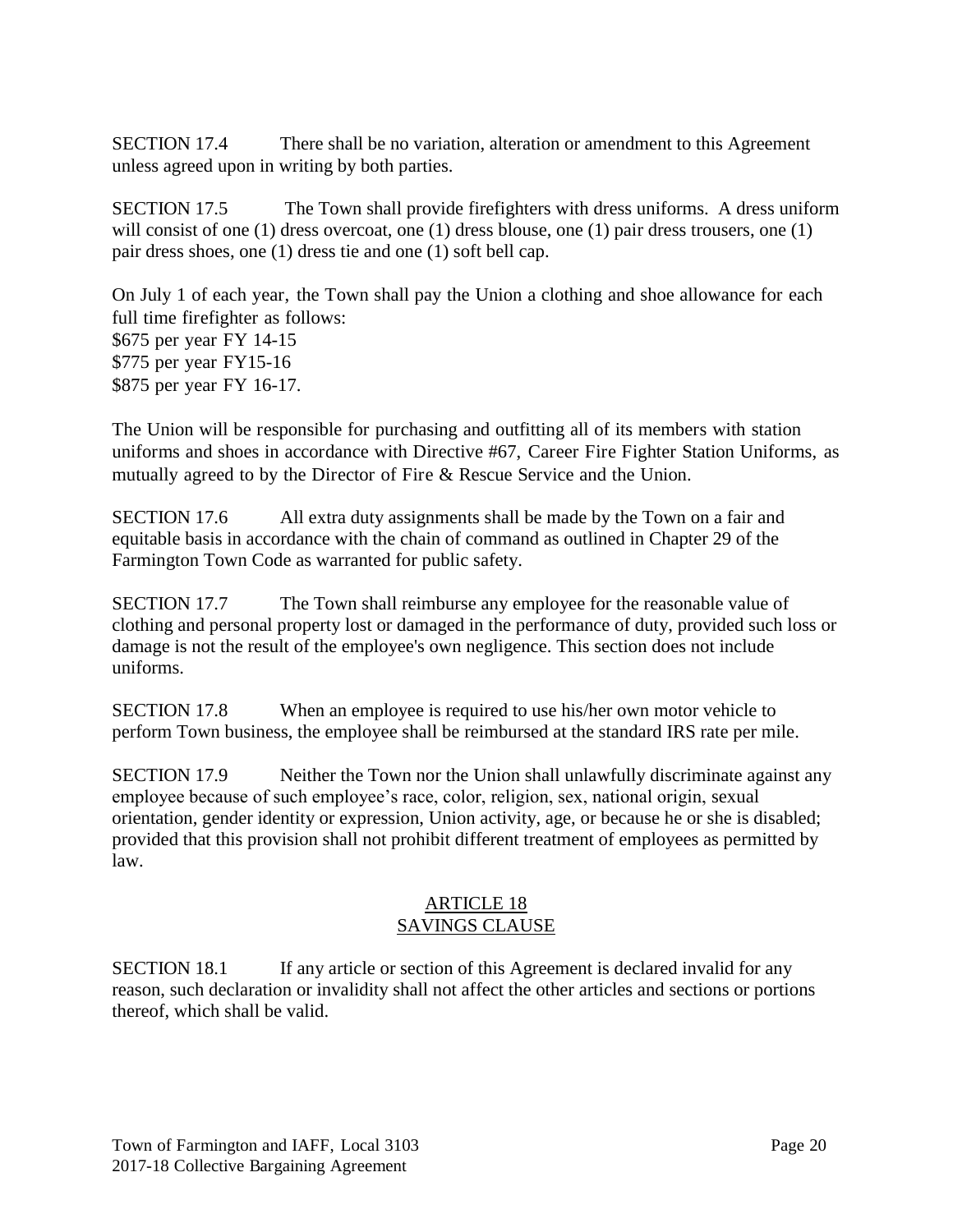## ARTICLE 19 DURATION

SECTION 19.1 This Agreement shall be effective upon signing or implementation of an interest arbitration award, except that wage increases and other items for which an effective date is specified shall be retroactive to the date specified. This Agreement shall continue in effect through June 30,2018 and shall continue in effect from year to year except that it may be amended effective at the date of expiration by one party giving notice to the other parties not later than one hundred and twenty (120) days prior to the expiration date of intentions to amend the Agreement. Within ten (10) days of receipt of such notice by either party, a conference shall be held between the Town and the Union for the purpose of considering such amendment.

SECTION 19.2 IN WITNESS WHEREOF, the parties have hereunto caused to be set their respective hands and seals this **5** day of **Dec.** , 2017.

> THE INTERNATIONAL ASSOCIATION OF FIREFIGHTERS, LOCAL NO. 3103

TOWN OF FARMINGTON

By Martileen a Eagen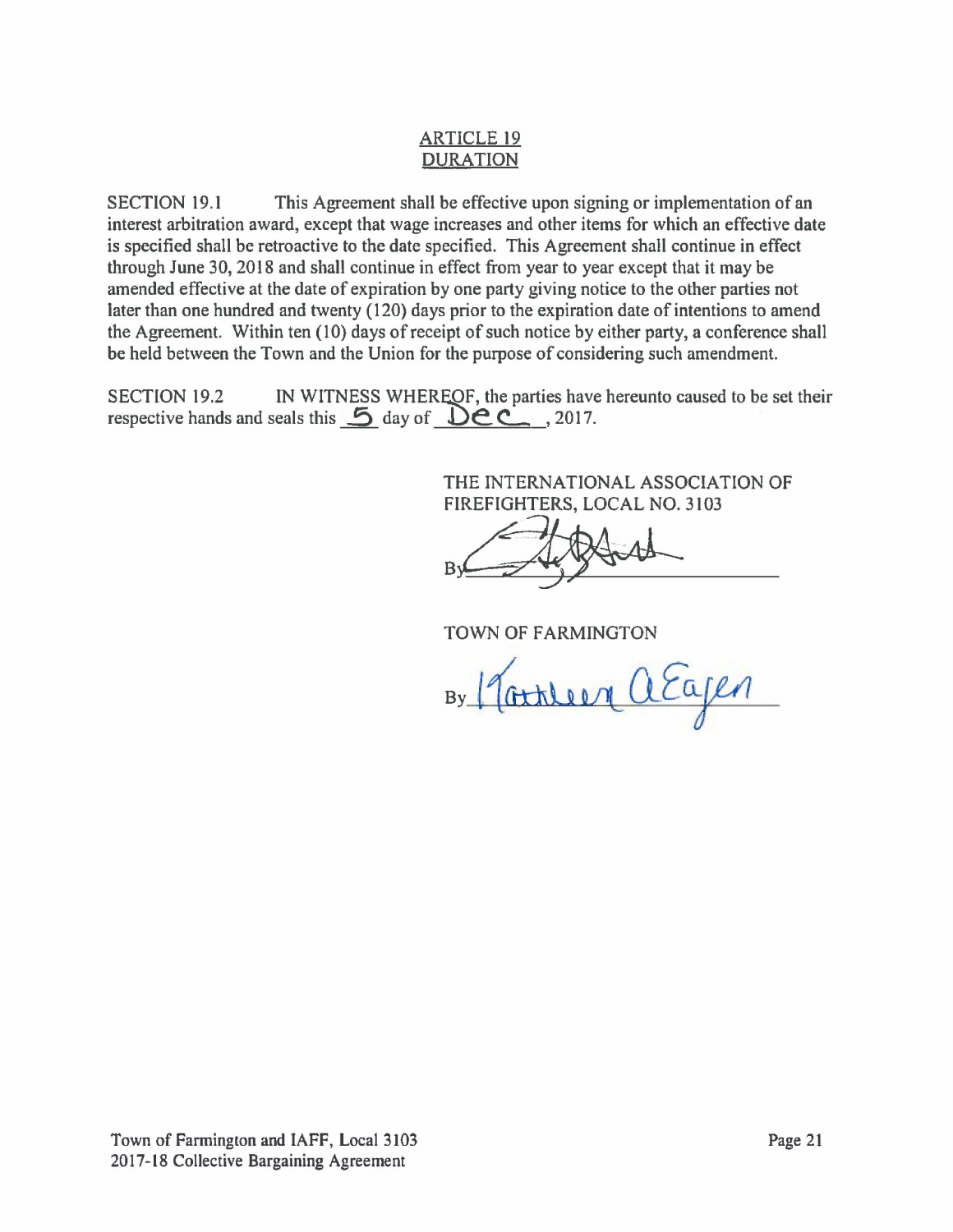### TOWN OF FARMINGTON -and-IAFF LOCAL 3103

# APPENDIX A

## FIREFIGHTER WAGE RATES

For employees hired before July 15, 2012:

| Effective | Hire | Step 1 | Step 2 | Step 3 | Step 4 | Step 5 | Step 6                                                                                 | Maximum |
|-----------|------|--------|--------|--------|--------|--------|----------------------------------------------------------------------------------------|---------|
| 7/1/2017  |      |        |        |        |        |        | $$54,403$   \$56,918   \$59,545   \$62,298   \$65,177   \$68,188   \$71,341   \$74,639 |         |

Step 1 - Maximum progression will be after one year of satisfactory service in the previous step.

For employees hired on or after July 15, 2012:

| Effective |          | Minimum   Maximum |
|-----------|----------|-------------------|
| 7/1/2017  | \$54,403 | \$74,639          |